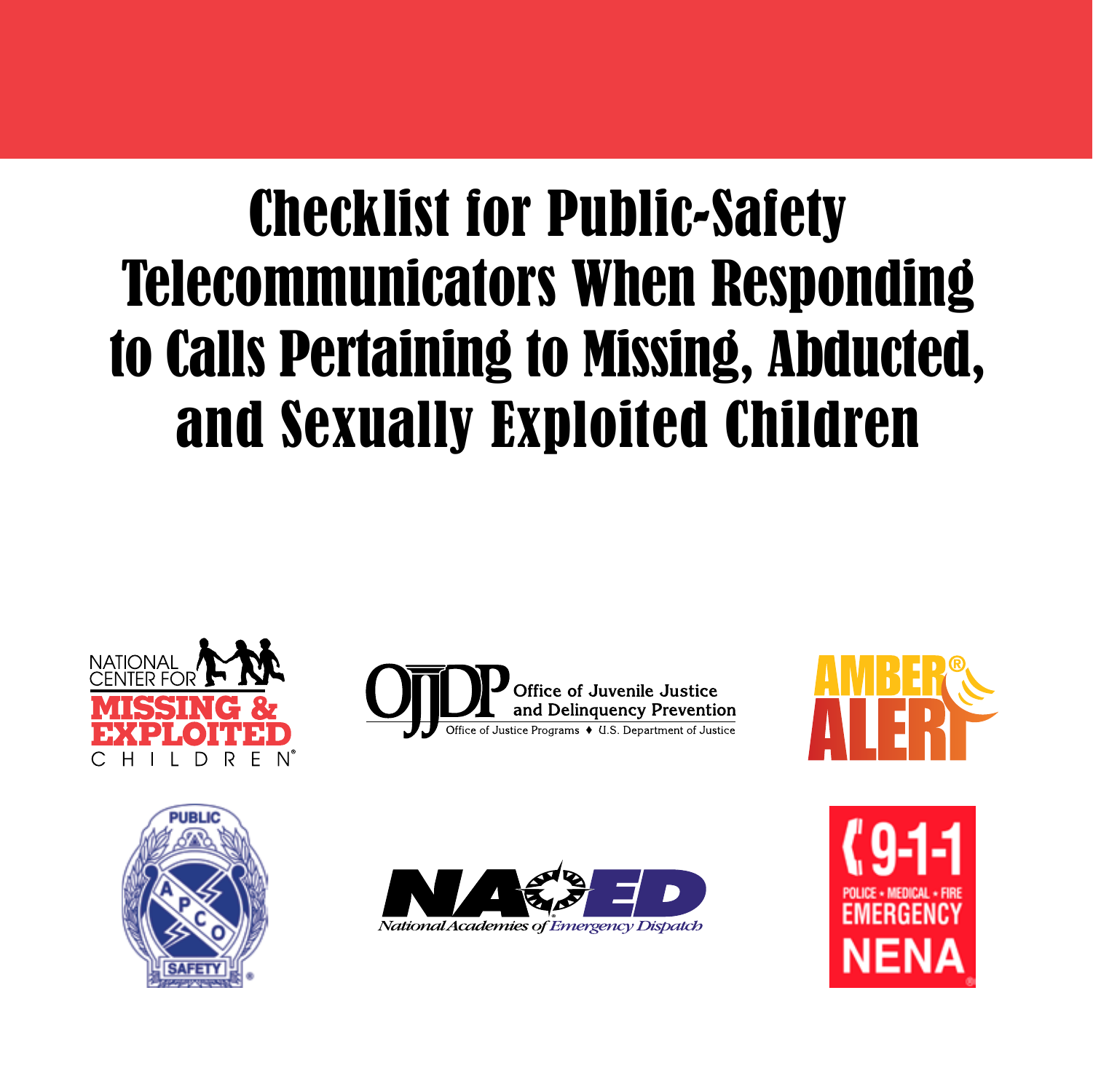Target is the Founding Sponsor of the National Emergency Child Locator Center (NECLC), established to reunify children and their families during times of disaster. NECLC establishes a toll-free Hotline to receive reports of displaced children during disasters. Since 1946 Target Corporation has given 5% of its income to the community to support arts, education, and the social services. Today that adds up to more than \$3 million each week.

n n n n

Copyright © 2008 and 2010 National Center for Missing & Exploited Children®. This project was supported by Grant No. 2010-MC-CX-K001 awarded by the Office of Juvenile Justice and Delinquency Prevention, Office of Justice Programs, U.S. Department of Justice. Points of view or opinions in this document are those of the author and do not necessarily represent the official position or policies of the U.S. Department of Justice. CyberTipline®, National Center for Missing & Exploited Children®, and 1-800-THE-LOST® are registered trademarks of the National Center for Missing & Exploited Children. NCMEC Order #200. The AMBER Alert logo is a registered trademark of the U.S. Department of Justice.

This publication is adapted from the Association of Public-Safety Communications Officials International's (APCO) ANS 1.101.2-2010 *Standard for Public Safety Telecommunicators when Responding to Calls of Missing, Abducted, and Sexually Exploited Children*, written by the Joint Steering Committee on Call Center Best Practices in Cases of Missing, Abducted, and Sexually Exploited Children. The Standard was approved July 12, 2010, by the APCO International Standards Development Committee (SDC) and July 28, 2010, by the American National Standards Institute (ANSI). This version replaces APCO ANS 1.101.1-2007.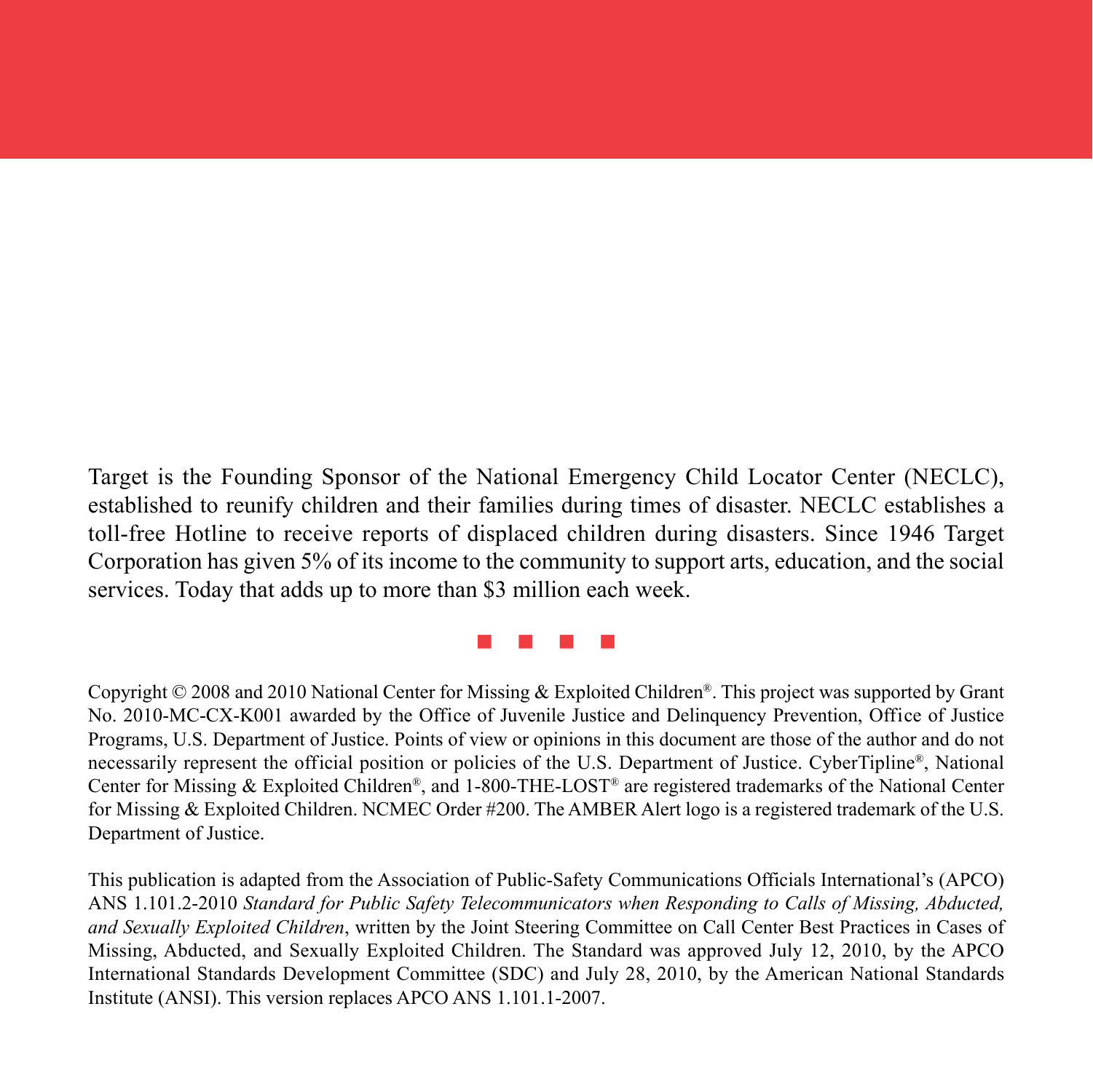## **Introduction and Considerations**

Reports of missing, abducted, and/or sexually exploited children may be among the most difficult, challenging, and emotionally charged cases public-safety telecommunicators and law-enforcement agencies will ever experience. The attitude and approach taken when responding to these incidents may determine whether the child is recovered promptly and safely or remains missing and/or in an exploitive environment. Each stage of the case, therefore, from initial call through case closure, forms a critical component of a thorough child-protection response. Since public-safety telecommunicators are the agency's initial first responders and have the primary responsibility to receive, process, transmit, and/or dispatch calls, the manner in which the initial call is managed by the public-safety telecommunicator forms the foundation and direction of the overall response to incidents involving missing, abducted, and/or sexually exploited children.

All agencies must provide its members with the necessary tools and training enabling them to act quickly and decisively when confronted with reports of missing, abducted, and/or sexually exploited children. The single most important tool an agency may provide is a clearly worded policy containing logical procedures and best practices for public-safety telecommunicators to follow when receiving calls pertaining to these incidents.

**This checklist should be used in combination with the** *Standard for Public Safety Telecommunicators when Responding to Calls of Missing, Abducted, and Sexually Exploited Children*. To access this document and obtain more information visit www.missingkids.com/911.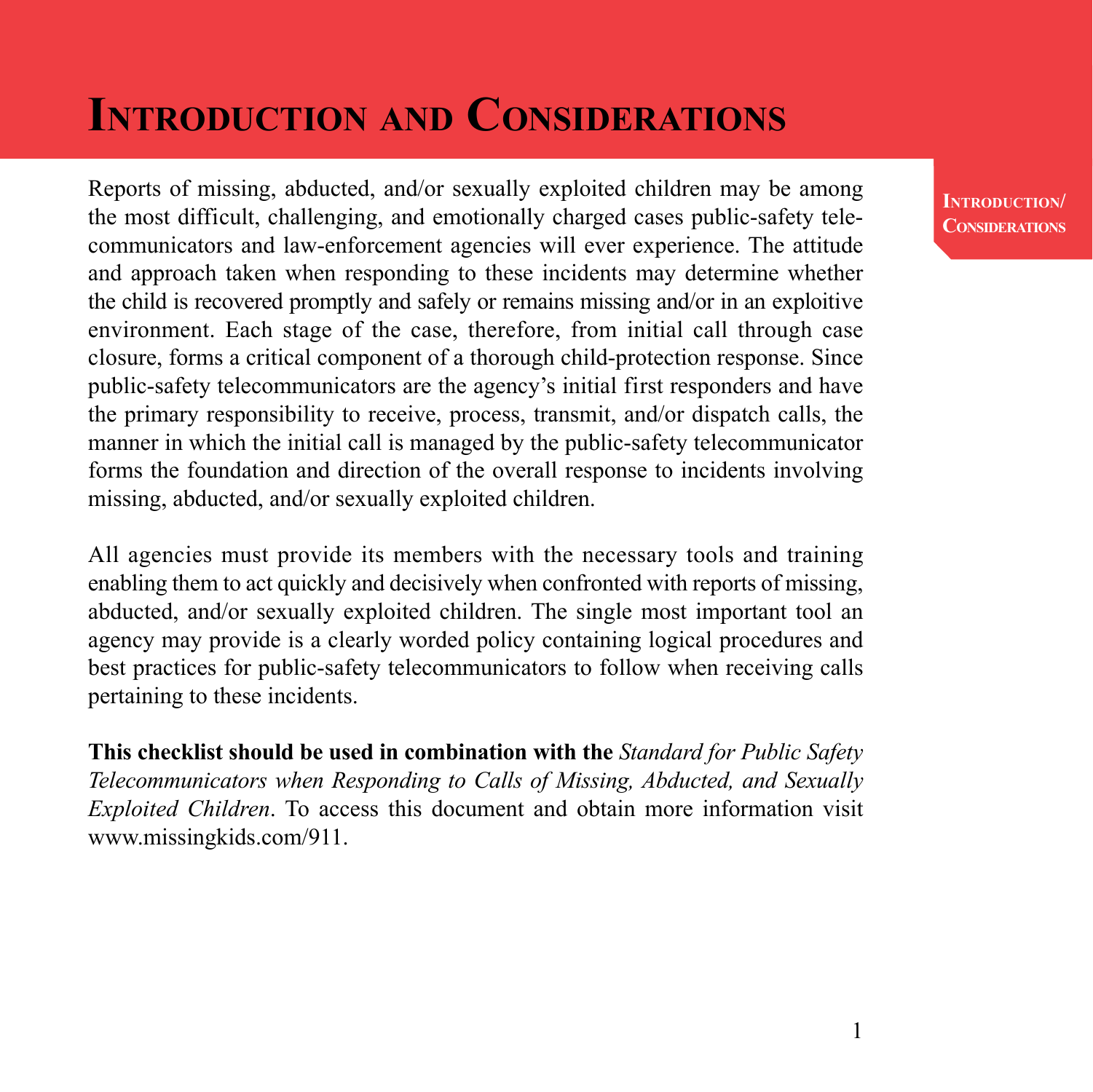## Risk Factors and Call-Intake Considerations

The public-safety telecommunicator must

- 1. Gather information to assess the initial risk to a child and determine an appropriate response consistent with agency policy pertaining to the missing, abducted, or sexually exploited child incident.
- 2. Document and investigate each call thoroughly. Often cases ending in the murder of an abducted child are initially reported to public-safety telecommunicators as missing-child incidents rather than abduction or runaway incidents. Research findings show the typical victim of child abduction ending in murder is an 11-year-old, white girl from a middle-class family with good family relationships.<sup>1</sup> Risk factors are not always obvious at first glance so be sure to thoroughly intake each call.
- 3. Complete their role in protecting children through swift yet comprehensive intake of incident/call information along with comprehensive collection of relevant record-history information so officers have what they need to establish appropriate field response. Determine if the caller is able to identify any known risk factors for family abduction. Ask the caller if he or she
	- $\blacksquare$  Knows of previous threats of abduction or actual abductions
	- $\blacksquare$  Knows if the abducting parent believes the other parent has abused the child and this belief is corroborated by family members and friends

Katherine M. Brown, Robert D. Keppel, Joseph G. Weis, and Marvin E. Skeen. *Investigative Case Management for Missing Children Homicides: Report II*. Olympia, Washington: Office of the Attorney General, State of Washington, and Office of Juvenile Justice and Delinquency Prevention, Office of Justice Programs, U.S. Department of Justice, May 2006, pages 14-15, accessed August 21, 2010, at www.atg.wa.gov/uploadedFiles/ Another/Supporting\_Law\_Enforcement/Homicide\_Investigation\_Tracking\_System\_(HITS)/Child\_Abduction\_ Murder\_Research/CMIIPDF.pdf.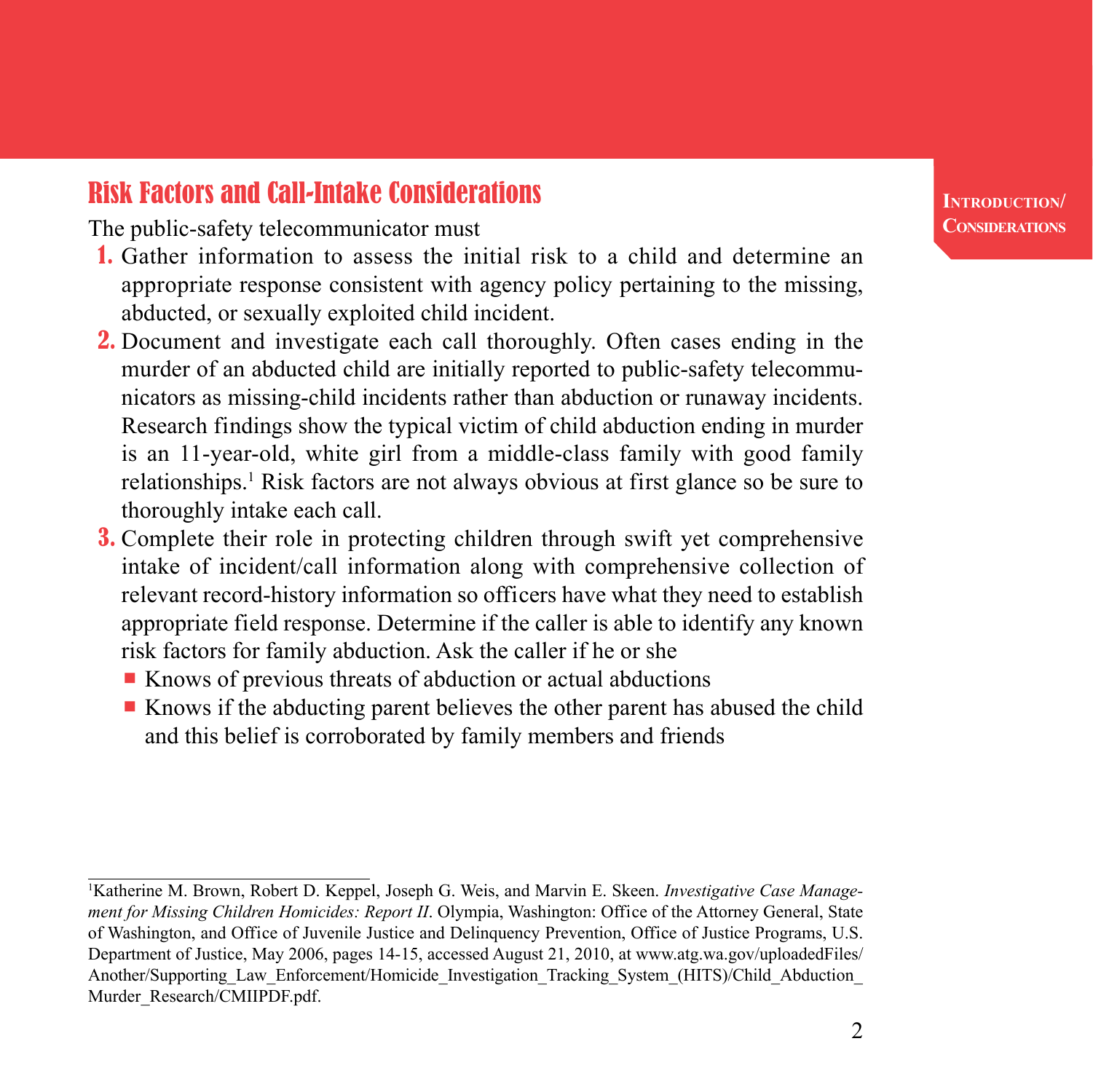- $\blacksquare$  Knows if the abducting parent is paranoid or delusional
- $\blacksquare$  Knows if the abducting parent has a criminal history
- $\blacksquare$  Knows if the abducting parent is severely sociopathic
- Knows if the abducting parent is a citizen of another country who was in a mixed-culture marriage which is ending
- $\blacksquare$  Believes the abducting parent feels alienated from the legal system and has a family/social-support system in another community2

## Additional Procedural Considerations

Public-safety telecommunicators should

- 1. Focus on initial intake, direction of first field response, and facilitation of ongoing case management. The focus of the public-safety telecommunicator should not be whether the case will qualify for an America's Missing Broadcast Emergency Response (AMBER) Alert. AMBER Alert processes do not supersede nor in any way replace the core functions of law enforcement's operational and investigative response, but instead support those functions by creating a system of public notifications about the incident. The ability to effectively use an AMBER Alert system in these cases is predicated on law enforcement and public-safety telecommunicators' initial intake, direction of first field response, and facilitation of ongoing case management.
- 2. Be trained and qualified to recognize basic call-handling and intake policies within their agency.

<sup>2</sup> Janet R. Johnston, Inger Sagatun-Edwards, Martha-Elin Blomquist, and Linda K. Girdner. *Early Identification of Risk Factors for Parental Abduction*. Washington, DC: Office of Juvenile Justice and Delinquency Prevention, Office of Justice Programs, U.S. Department of Justice, March 2002, NCJ 185026, pages 6-7, accessed August 23, 2010, at www.ncjrs.gov/pdffiles1/ojjdp/185026.pdf.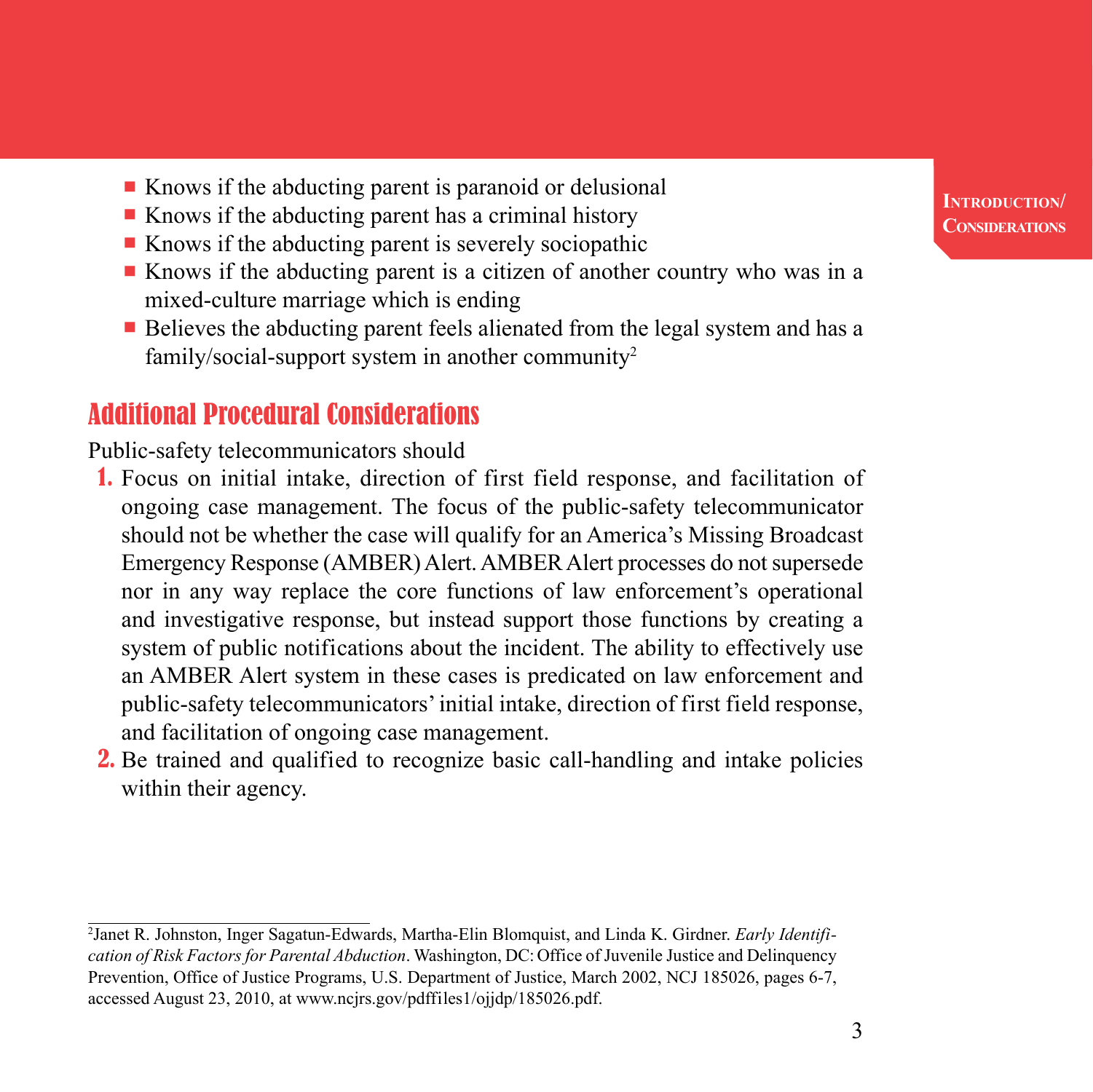3. Be fully aware of and compliant with federal statutes. The National Child Search Assistance Act of 1990 requires all federal, state, and local law-enforcement agencies to enter, without delay, reports of missing children younger than 18 into the Federal Bureau of Investigation's (FBI) National Crime Information Center (NCIC) database. The Adam Walsh Child Protection and Safety Act of 2006 mandates missing-child cases are entered into NCIC by law enforcement within two hours of receipt. The Prosecutorial Remedies and Other Tools to end the Exploitation of Children Today (PROTECT) Act of 2003 extends the requirements of law enforcement to enter the report of a missing 18- to 20-year-old into NCIC without delay and conduct an investigation into the young adult's disappearance.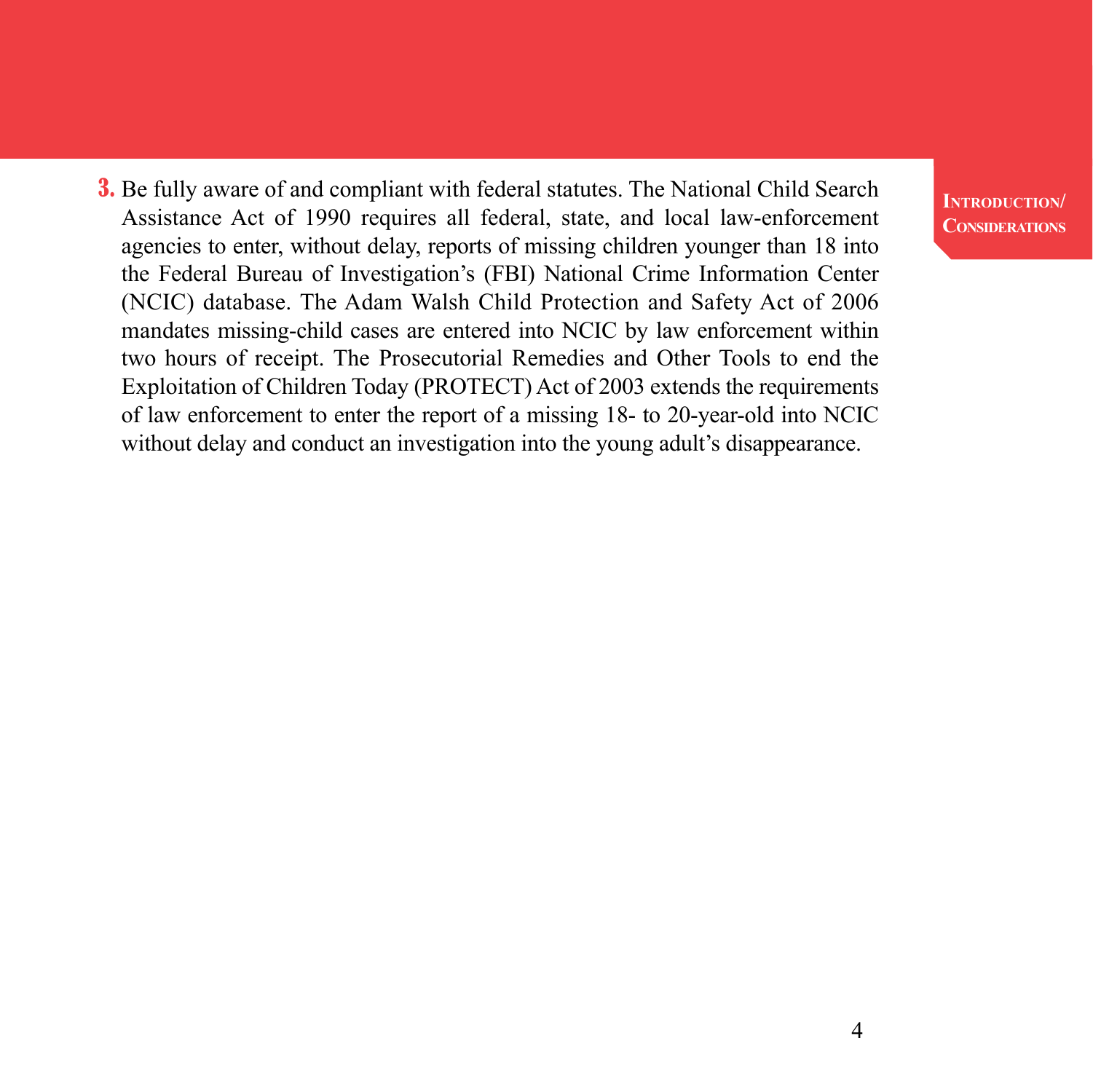## **Goals For Initial Intake**

- 1. Obtain and verify incident location along with caller's contact information.
- 2. Maintain control of the call.
- 3. Communicate the ability to **help** the caller.
- 4. Obtain information methodically and strategically through systematic inquiry to be captured in the agency's intake format.
- 5. Recognize the potential urgency of the missing-child incident and immediately begin the proper notifications consistent with agency policy.
- 6. Perform all information entries and disseminations, both initial and update. This includes mandatory, accurate entry of information about the missing child into NCIC including vehicle information if known.

All information should be simultaneously entered as it is obtained by the public-safety telecommunicator into an electronic format, when available, that will feed/populate any directed messages sent to law enforcement in conjunction with live broadcasts.

This checklist shall be used to help ensure the appropriate information is obtained. The public-safety telecommunicator should obtain additional information as needed. **Goals**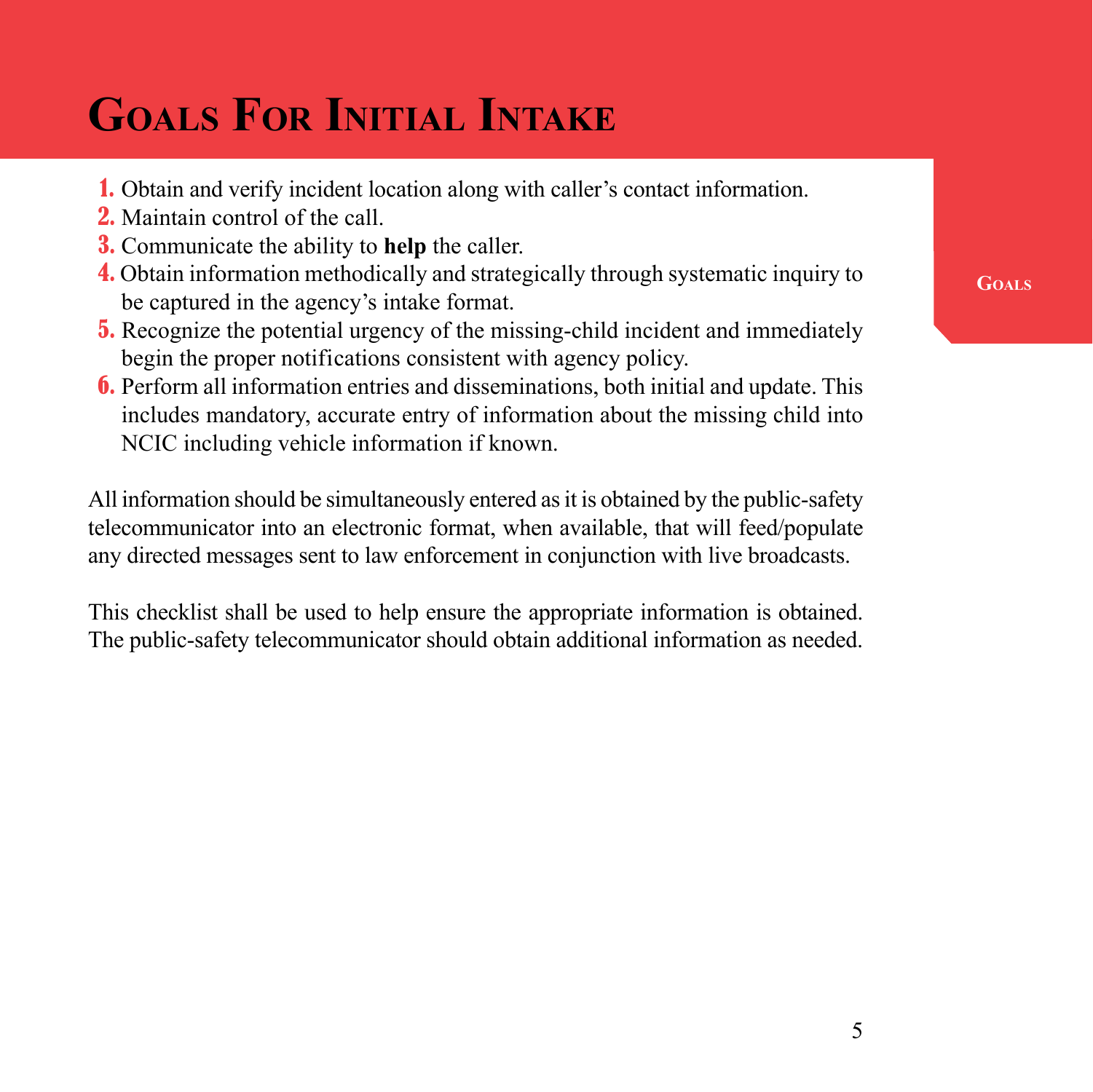## **Call-Intake Overview**

**Through primary call intake** work to obtain as much of the information listed below as possible.

- 1. Verify the caller's address or location, and obtain the caller's contact information.
- 2. Obtain the caller's name and relationship to the missing, abducted, and/or sexually exploited child.
- 3. Obtain the child's full descriptive information including but not limited to the child's name; age; sex; race; height; weight; hair color; eye color; complexion; clothing; any other identifiers such as eyeglasses or contact lenses, braces, piercings, scars, marks, tattoos; other unique physical attributes such as a limp; and any identifiable items in the child's possession such as a bicycle, skateboard, backpack, or toy.
- 4. Verify where and when the child was last seen.
- 5. Obtain the suspect/companion's full descriptive information, if available, including but not limited to name; age; sex; race; height; weight; hair color; eye color; complexion; clothing; any other identifiers such as eyeglasses or contact lenses, piercings, scars, marks, tattoos; and any other unique physical attributes such as a limp.
- 6. Obtain a detailed description of the suspect/companion's vehicle, including color, year, make, model, and license plate/tag, if it is believed to have been used in transporting or abducting the child.
- 7. Verify if the suspect/companion is related to or has knowledge of the child.
- 8. Obtain information about the circumstances surrounding the disappearance such as if the child was playing outside or taken from home.
- 9. Request the caller have recent photographs available for law enforcement upon their arrival depicting how the child looks now. Digital photographs/electronic

#### **Call-Intake Overview**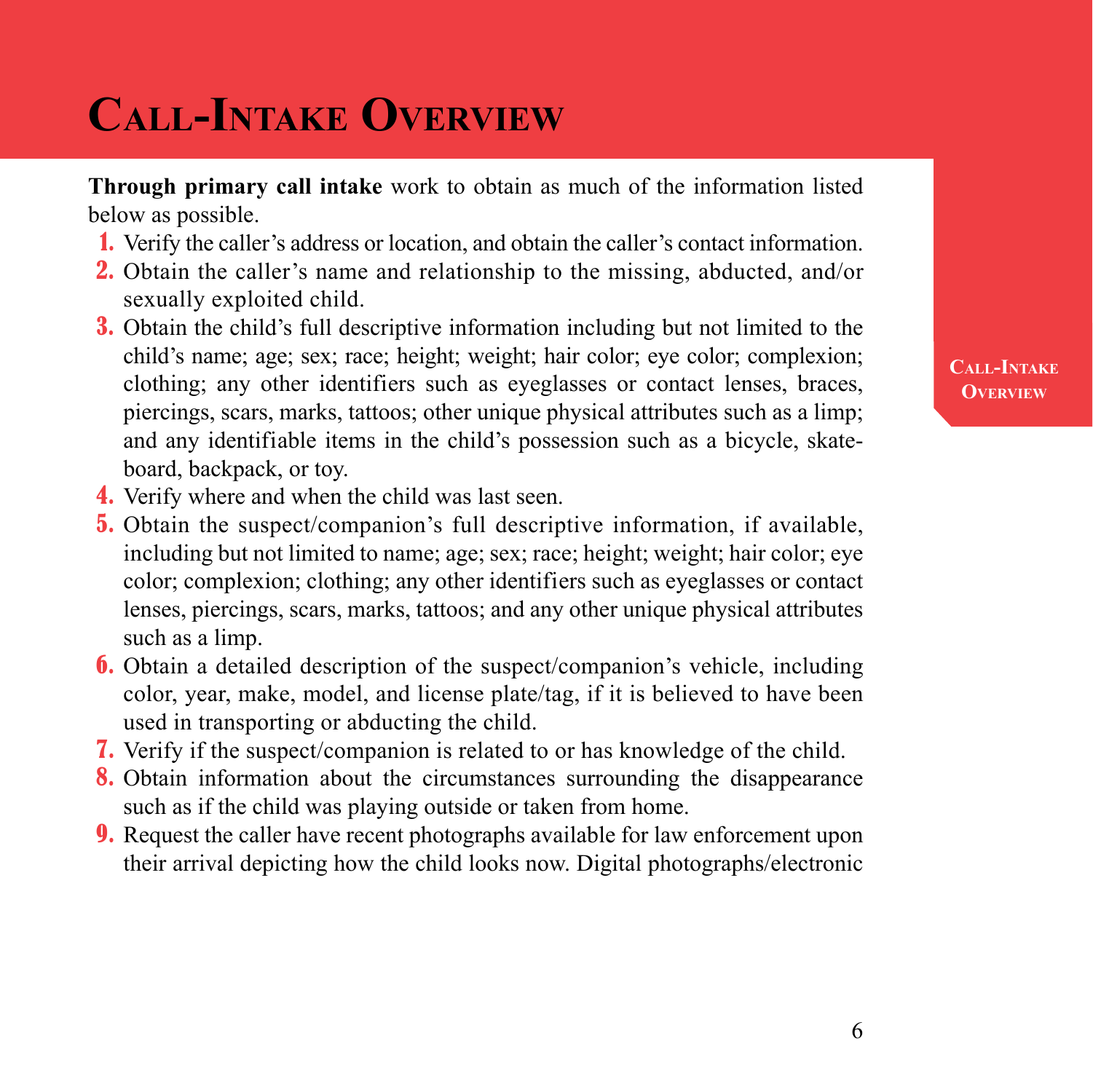images are best, but hard-copy photographs may be scanned for use with NCIC records or missing-child posters. The photographs should be e-mailed to the agency handling the case or given to the responding officer so those authorities may relay back to the communications center where the photographs will be uploaded and entered into the NCIC record.

### **Location**

- 1. Request exact location of the incident such as structure addresses, street names, intersections, directional identifiers, and mile posts along with caller's contact information
- 2. Request landmarks or estimated proximity to landmarks if specifics are not known
- 3. Tell caller and any witnesses to remain at the current location, unless determined unsafe, until law enforcement arrives
- 4. Request the names and locations of the caller and any additional witnesses

### What is the Emergency?

- 1. Ascertain exactly what happened
- 2. Determine if there are any known/witnessed injuries
- 3. Determine if weapons were involved
- 4. Go to the tab titled "Abductions" if reported as an abduction
- 5. Go to the tab titled "LIMs" if reported as lost, injured, or otherwise missing
- 6. Go to the tab titled "Runaways/Thrownaways" if reported as a runaway
- 7. Go to the tab titled "Child Sexual Exploitation" if reported as child sexual exploitation

#### **Call-Intake Overview**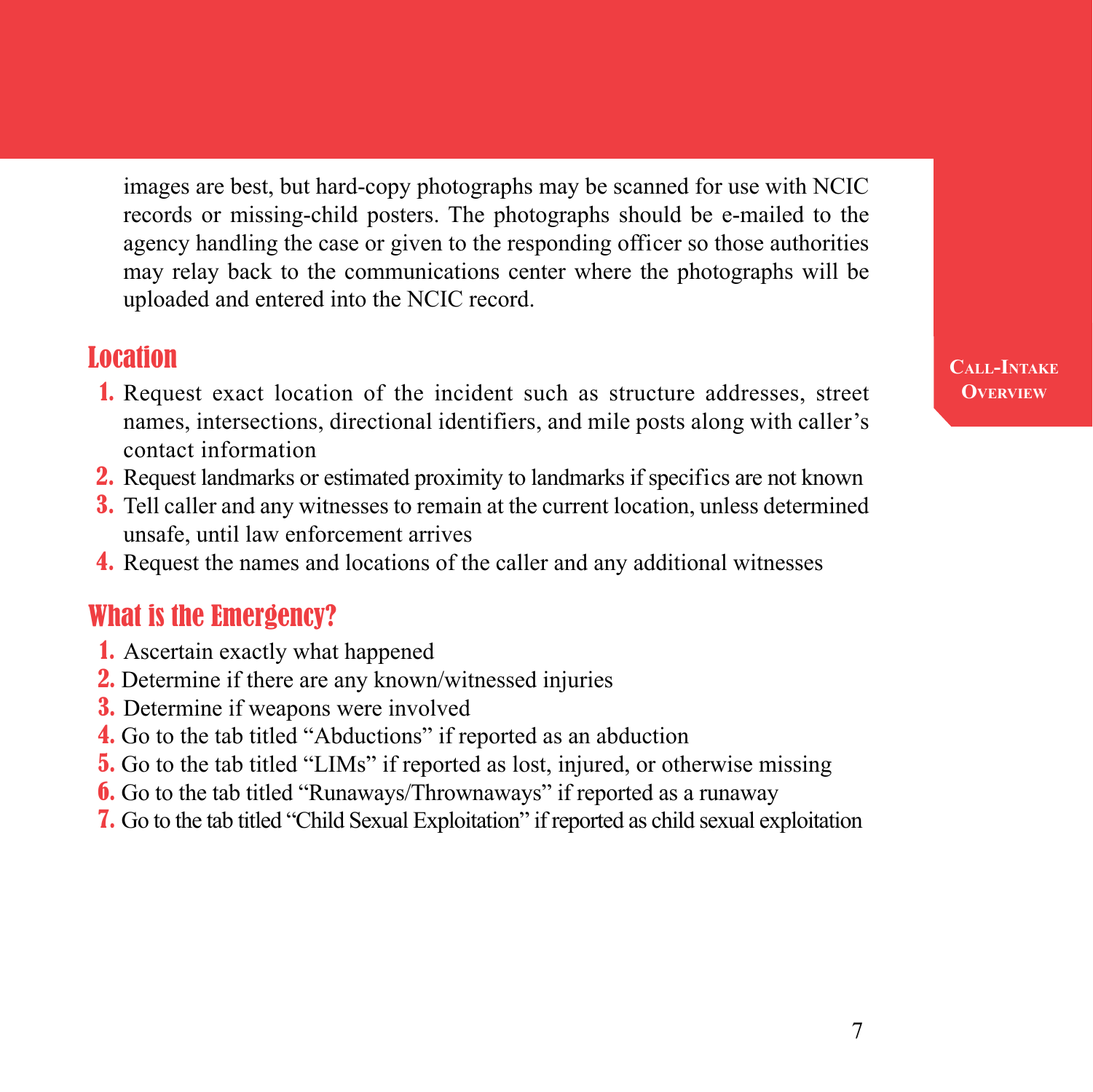## **Abductions**

## **Definitions**

NONFAMILY ABDUCTION involves a child who has been wrongfully taken by a nonfamily perpetrator through the use of physical force, persuasion, or threat of bodily harm.

FAMILY ABDUCTION occurs when, in violation of a custody order, a decree, or other legitimate custodial rights, a member of the child's family, or someone acting on behalf of a family member, takes or fails to return a child. This is also referred to as parental kidnapping and custodial interference.

## Time Frames

- 1. When did this happen? **Determine if the incident is in progress**.
- 2. Where was the child last seen?
- 3. What special regional considerations, if any, such as wildlife, weather, or wilderness exist?
- 4. Who was last seen with the child?
- 5. Who last saw the child? Are the answers to questions 4 and 5 the same? If so
	- Ensure this information is conveyed to investigative personnel.
	- Complete the needed background checks for investigative personnel as authorized. If possible these should be accomplished concurrently by other personnel to avoid any delay in gathering and entering the child's information.
- 6. What was the direction of travel?
- 7. What are the relationships among the child, suspect, and caller?

## Child

- 1. Determine the child's
	- n Name.
	- $\blacksquare$  Sex.
	- **n** Race.

**ABDUCTIONS**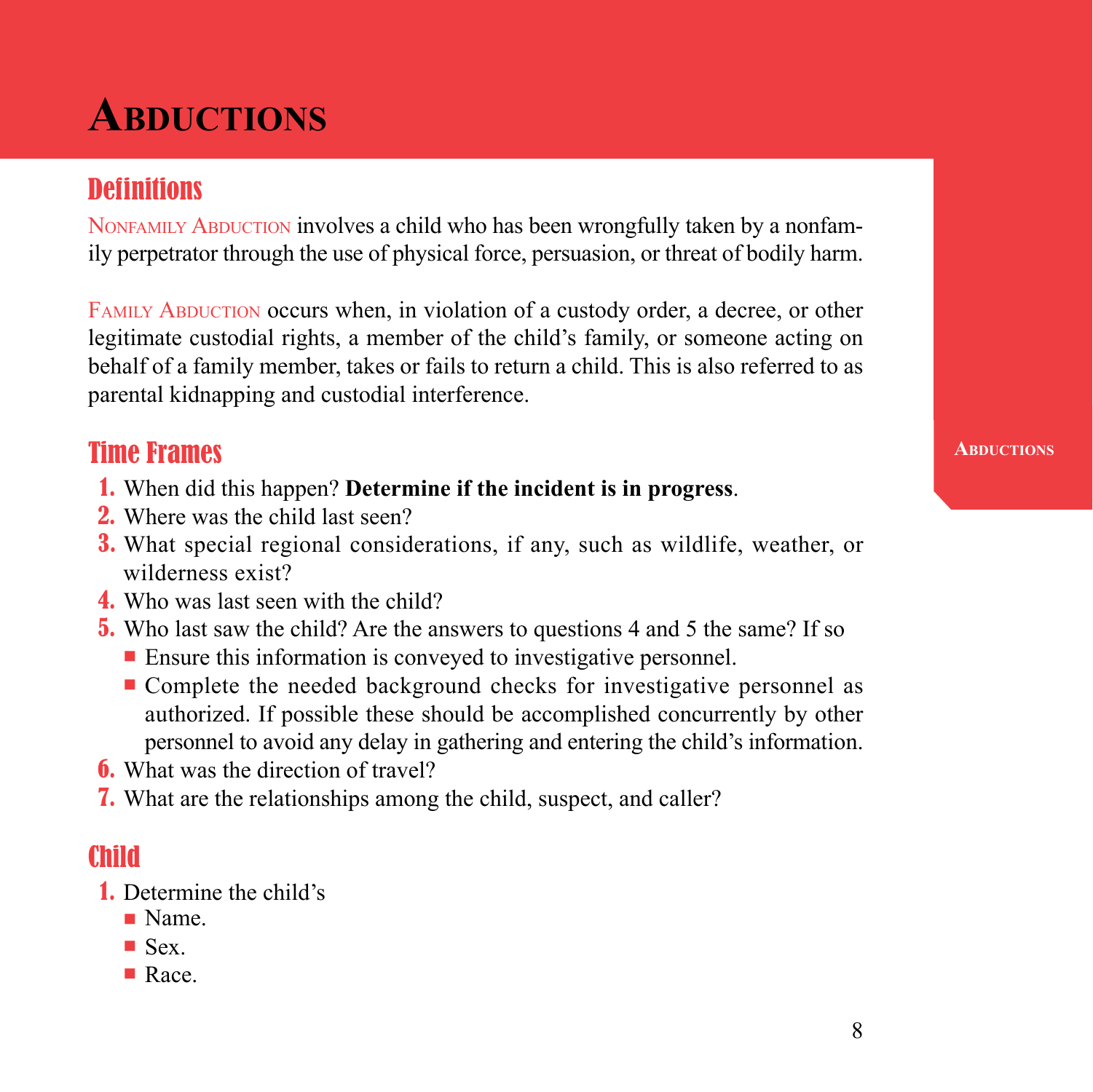- $\blacksquare$  Age/Date of Birth (DOB).
- $\blacksquare$  Primary language. Is the child proficient in English?
- $\blacksquare$  Height.
- Weight.
- $\blacksquare$  Hair color.
- $\blacksquare$  Eye color.
- **Complexion.**
- Physical attributes such as marks, scars, tattoos, or limp.
- Clothing worn at time he or she was last seen. Request the caller describe the clothing from head to foot, outer layer to inner layer, including
	- Hat/Head
	- $\bullet$  Coat.
	- Shirt/Blouse.
	- Dress/Skirt.
	- Pants/Shorts
	- Shoes.
	- $\bullet$  Socks.
	- Unique identifiers on clothing such as color, logo, or wording.
- 2. Ask the caller if
	- n The child had any large items with him or her such as a bicycle, skateboard, backpack, or toy? If so gather descriptive information including color, size, style, brand, and any markings or logos.
	- The child was with anyone such as an adult, another child, or a pet?
	- $\blacksquare$  Anyone was injured?
	- n The child is taking medication, or if there are any medical conditions or disabilities, either mental or physical? **If critical medications are taken, when are the next doses needed?**
	- **n** The child has a cellular telephone? **DO NOT have anyone try to call the cellular telephone. Immediately forward this information for investigative follow-up. Field units may request your support in executing silent-tracking methods**.

**ABDUCTIONS**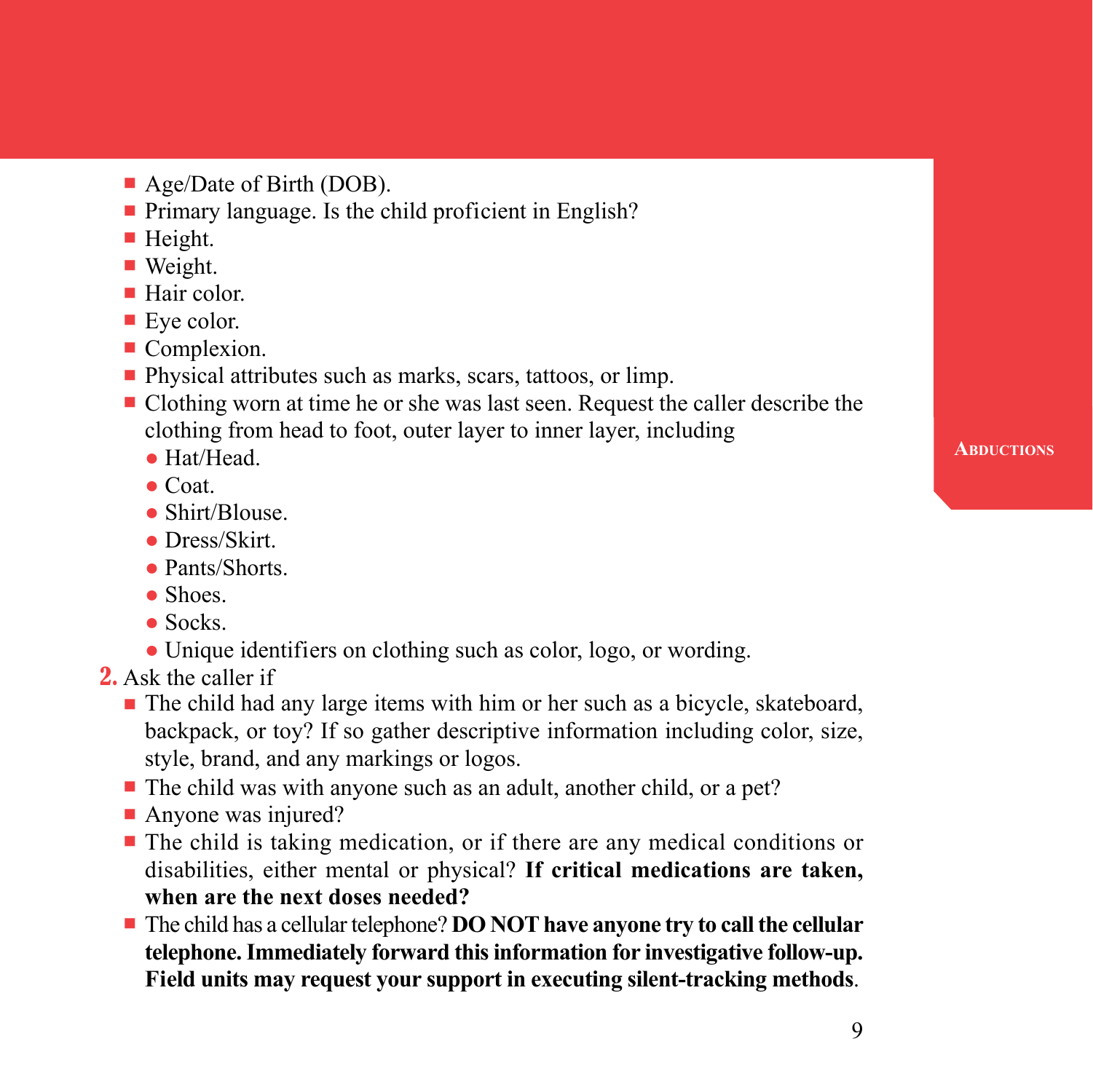## **Suspect**

- 1. Determine the suspect's
	- **Name**
	- $\blacksquare$  Sex.
	- **n** Race.
	- Age/DOB.
	- Primary language. Is the suspect proficient in English?
	- $\blacksquare$  Height.
	- $\blacksquare$  Weight.
	- $\blacksquare$  Hair color.
	- $\blacksquare$  Eve color.
	- **Complexion.**
	- **n** Physical attributes such as marks, scars, tattoos, or limp.
	- n Clothing worn at time of incident. Request the caller describe the clothing from head to foot, outer layer to inner layer, including
		- Hat/Head.
		- $\bullet$  Coat.
		- Shirt/Blouse
		- Dress/Skirt.
		- Pants/Shorts
		- Shoes
		- Socks.
		- Unique identifiers on clothing such as color, logo, or wording.
- 2. Ask the caller if
	- $\blacksquare$  The child is familiar with the suspect?
		- What relation if a relative?
		- Who allegedly has custody?
		- What, if any, custody disputes exist?

#### **Abductions**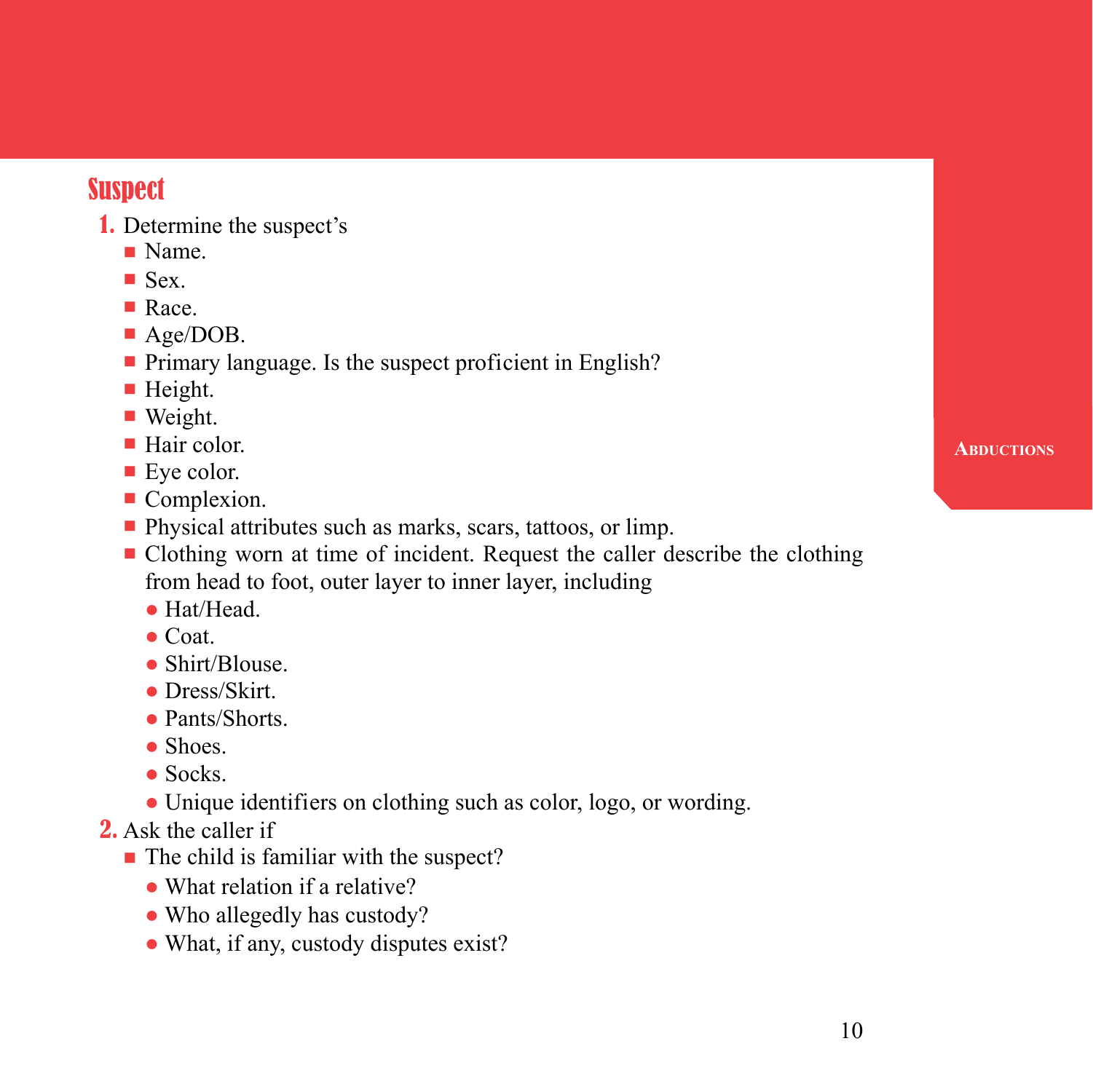- Any weapons were involved/possessed?
- The suspect has a history of violence or mental illness?
- **n** The suspect has a cellular telephone? Work with investigations in execut**ing silent-tracking methods**.
- 3. Assist responding law enforcement with thorough background information gathering and checks as swiftly as possible. The information should include
	- $\blacksquare$  Any and all prior entries about the suspect, child, family, location, or proximity of the incident.
	- $\blacksquare$  Any suspicious activity in the area.
	- $\blacksquare$  Any history of attempted abductions in the area.
	- Any prior activity with your agency, surrounding agencies, and/or federal and state/territorial sex-offender registries.
	- Public Records and/or Internet searches
- 4. Contact the National Center for Missing & Exploited Children® (NCMEC) at 1-800-THE-LOST® (1-800-843-5678) to register the case.

## Vehicle

- 1. Obtain vehicle information through the **C.Y.M.B.A.L.S.** format.
	- Color.
	- Year.
	- **Nake/Model.**
	- **Body** with **additional descriptors** such as rust, dents, other damage, or stickers.
	- **License Plate**; if available initiate plate/tag inquiry.
	- n **State**.
- **2.** Ascertain any technology used such as OnStar<sup>®</sup>, LoJack<sup>®</sup>, or other onboard navigation systems.

**ABDUCTIONS**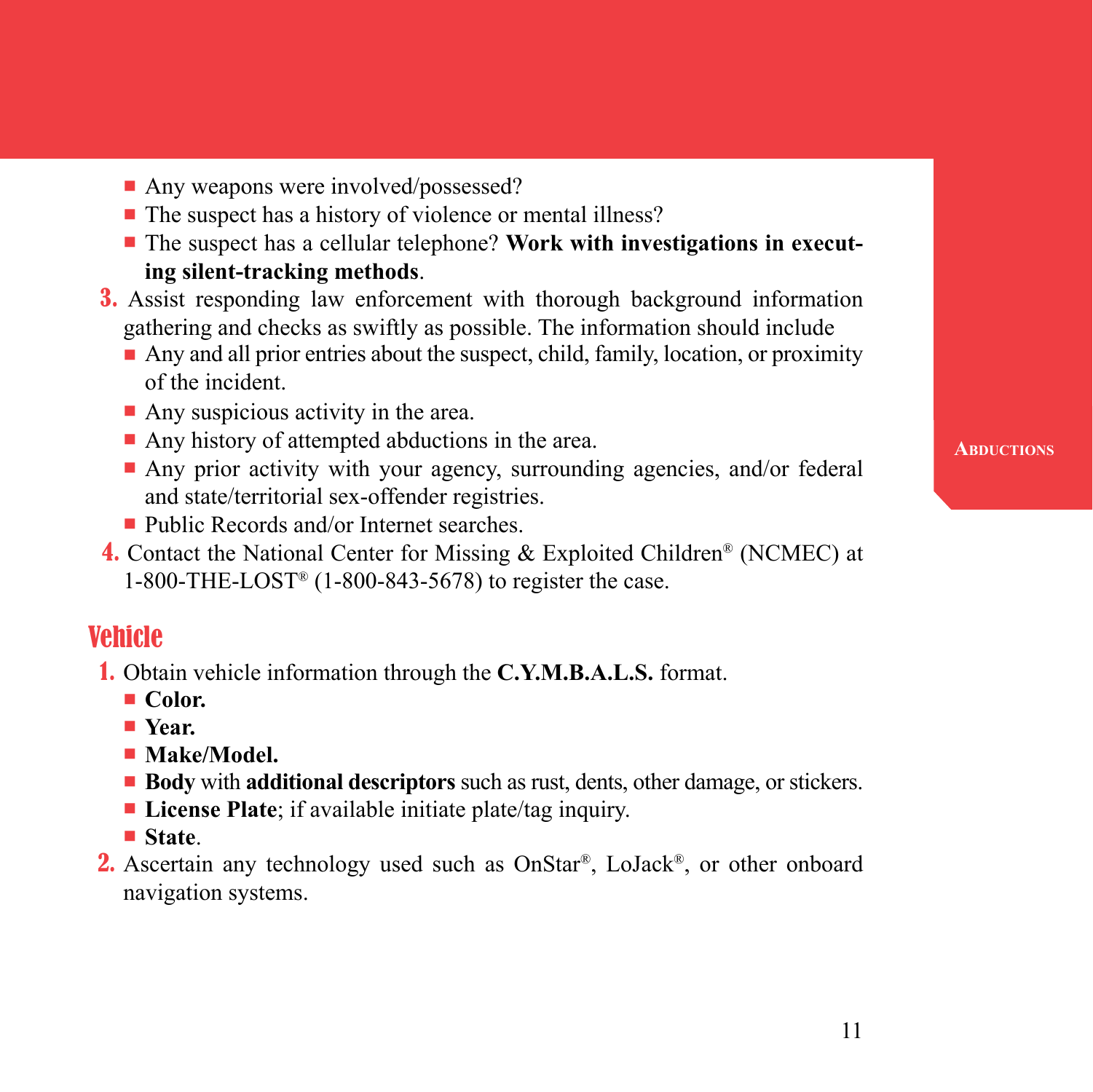## **Lost, Injured, or Otherwise Missing (LIMs)**

## **Definition**

The LOST, INJURED, OR OTHERWISE MISSING child is defined as a child who has disappeared under unknown circumstances. The incident may range from the child wandering off and becoming lost to the child being abducted, but nobody witnessed the act. These circumstances sometimes involve "foul play," where those reporting the incident are attempting to cover up a crime involving the child.

## Time Frames

- 1. When did this happen?
- 2. Where was the child last seen?
- 3. What special regional considerations, if any, such as wildlife, weather, or wilderness exist?
- 4. Who was last seen with the child?
- 5. Who last saw the child? Are the answers to questions 4 and 5 the same? If so
	- $\blacksquare$  Ensure this information is conveyed to investigative personnel.
	- n Complete the needed background checks for investigative personnel as authorized. If possible these should be accomplished concurrently by other personnel to avoid any delay in gathering and entering the child's information.
- 6. What mode of travel was the child using? Was the child walking or using an alternate mode such as a bicycle, skateboard, or vehicle? Gather descriptions of any alternate modes of travel including color, style, brand, and additional descriptors if available.
- 7. What was the direction of travel?
- 8. What suspicious circumstances, if any, were there?
- 9. What steps have been taken to locate this child? Has someone contacted those who may have seen the child such as school-resource officer, after-schoolactivity leader, other family members, friends, or neighbors?
- 10. When, if ever, has this happened before?
- 11. What is the caller's relationship with the child?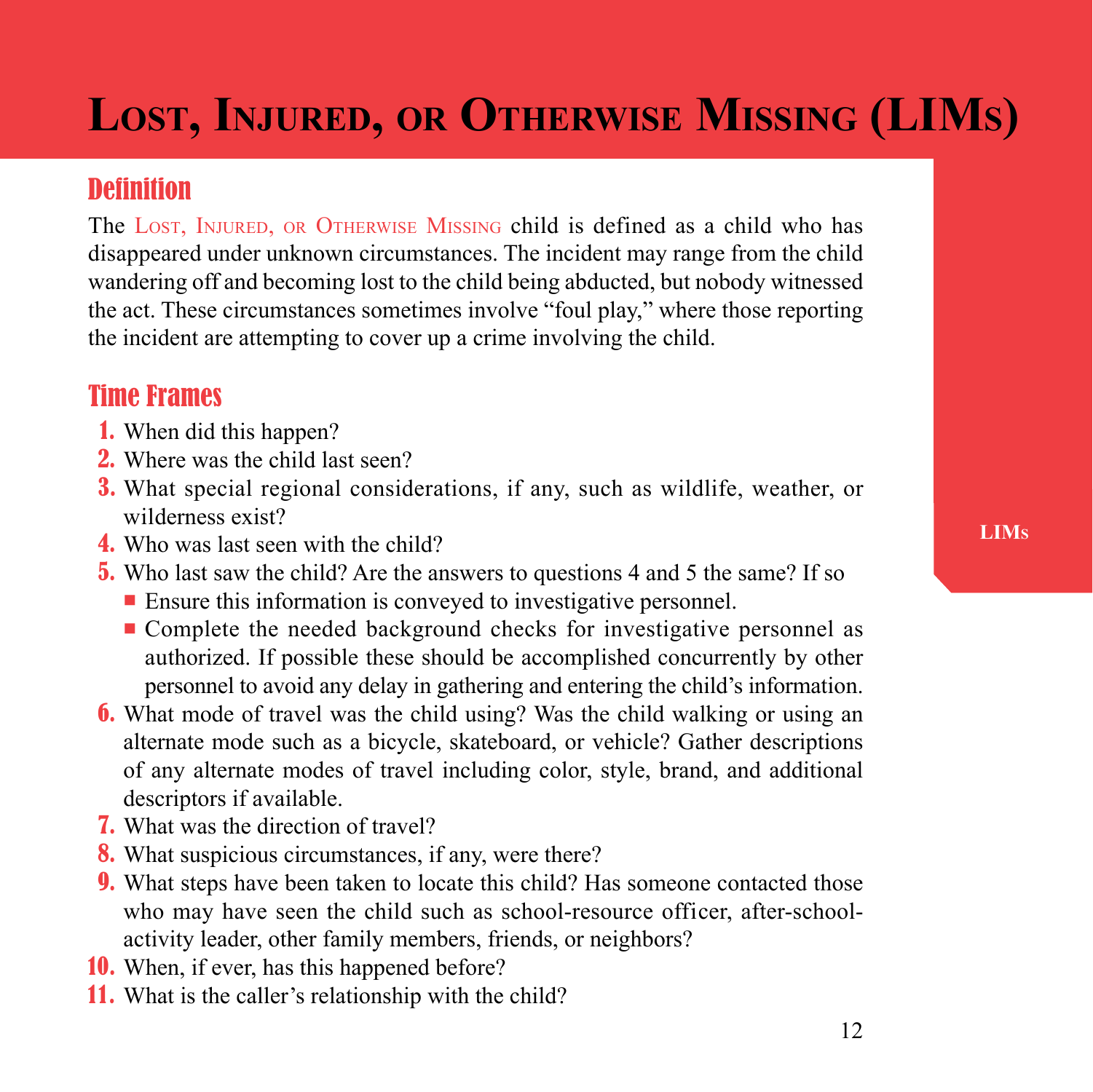## Child

- 1. Determine the child's
	- n Name.
	- $\blacksquare$  Sex.
	- **n** Race.
	- Age/DOB.
	- $\blacksquare$  Primary language. Is the child proficient in English?
	- $\blacksquare$  Height.
	- $\blacksquare$  Weight.
	- $\blacksquare$  Hair color.
	- $\blacksquare$  Eve color.
	- **Complexion.**
	- **n** Physical attributes such as marks, scars, tattoos, or limp.
	- Clothing worn at time he or she was last seen. Request the caller describe the clothing from head to foot, outer layer to inner layer, including
		- Hat/Head.
		- $\bullet$  Coat.
		- Shirt/Blouse.
		- Dress/Skirt.
		- Pants/Shorts
		- Shoes
		- $\bullet$  Socks.
		- Unique identifiers on clothing such as color, logo, or wording.
- 2. Ask the caller if
	- n The child had any large items with him or her such as a bicycle, skateboard, backpack, or toy? If so gather descriptive information including color, size, style, brand, and any markings or logos.
	- $\blacksquare$  The child was with anyone such as an adult, another child, or a pet?
	- Anyone was injured?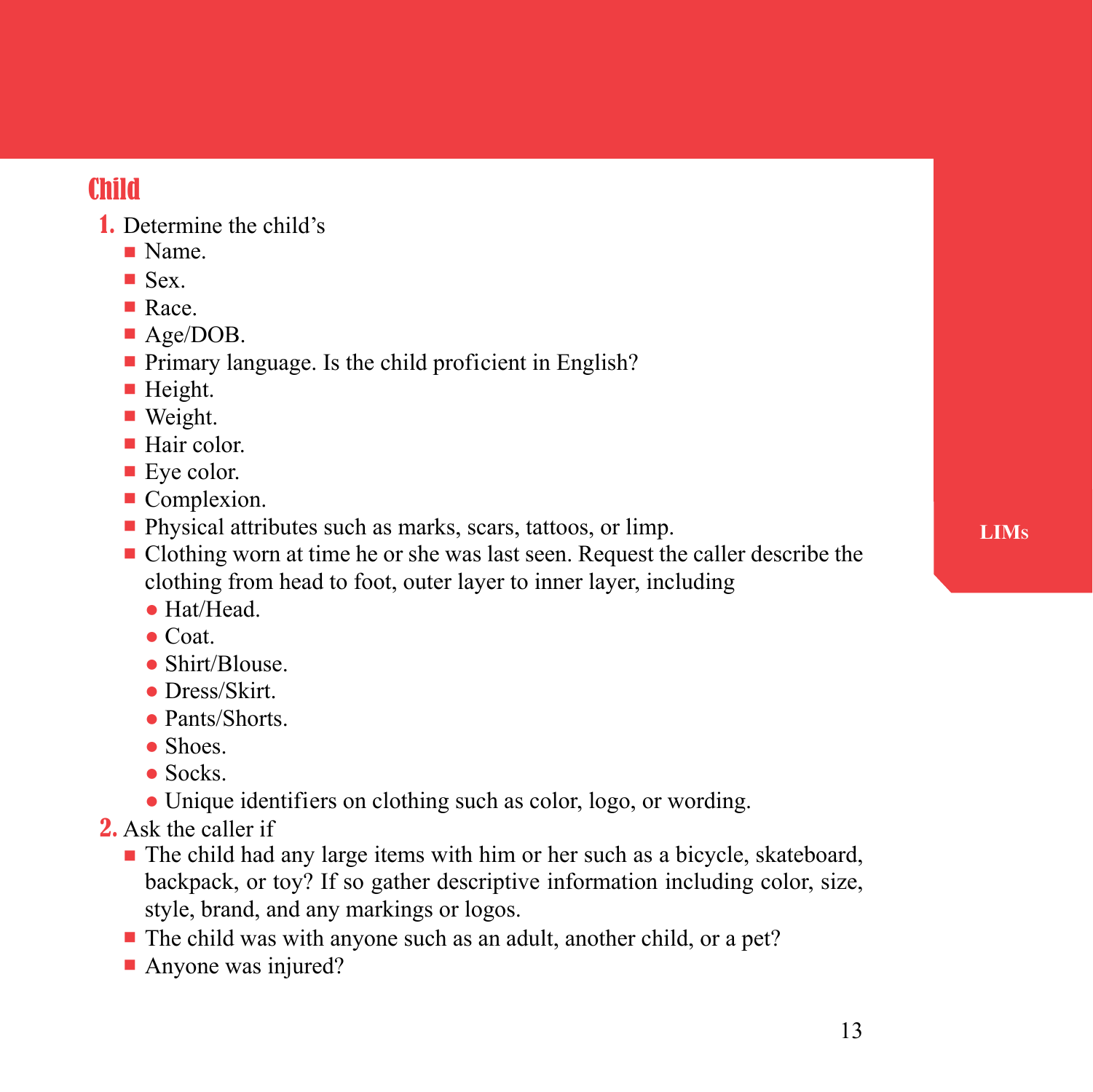- $\blacksquare$  The child is taking medication, or if there are any medical conditions or disabilities, either mental or physical? **If critical medications are taken, when are the next doses needed?**
- **-** The child has a cellular telephone? **DO NOT have anyone try to call the cellular telephone. Immediately forward this information for investigative follow-up. Field units may request your support in executing silent-tracking methods**.

## Companion or Suspect

- 1. Determine the companion or suspect's
	- $\blacksquare$  Name.
	- $\blacksquare$  Sex.
	- $\blacksquare$  Race.
	- Age/DOB.
	- Primary language. Is the companion or suspect proficient in English?
	- $\blacksquare$  Height.
	- Weight.
	- $\blacksquare$  Hair color.
	- **Eye color.**
	- **Complexion.**
	- Physical attributes such as marks, scars, tattoos, or limp.
	- n Clothing worn at time of the incident. Request the caller describe the clothing from head to foot, outer layer to inner layer, including
		- Hat/Head
		- $\bullet$  Coat.
		- Shirt/Blouse
		- Dress/Skirt.
		- Pants/Shorts
		- Shoes.
		- $\bullet$  Socks.
		- Unique identifiers on clothing such as color, logo, or wording.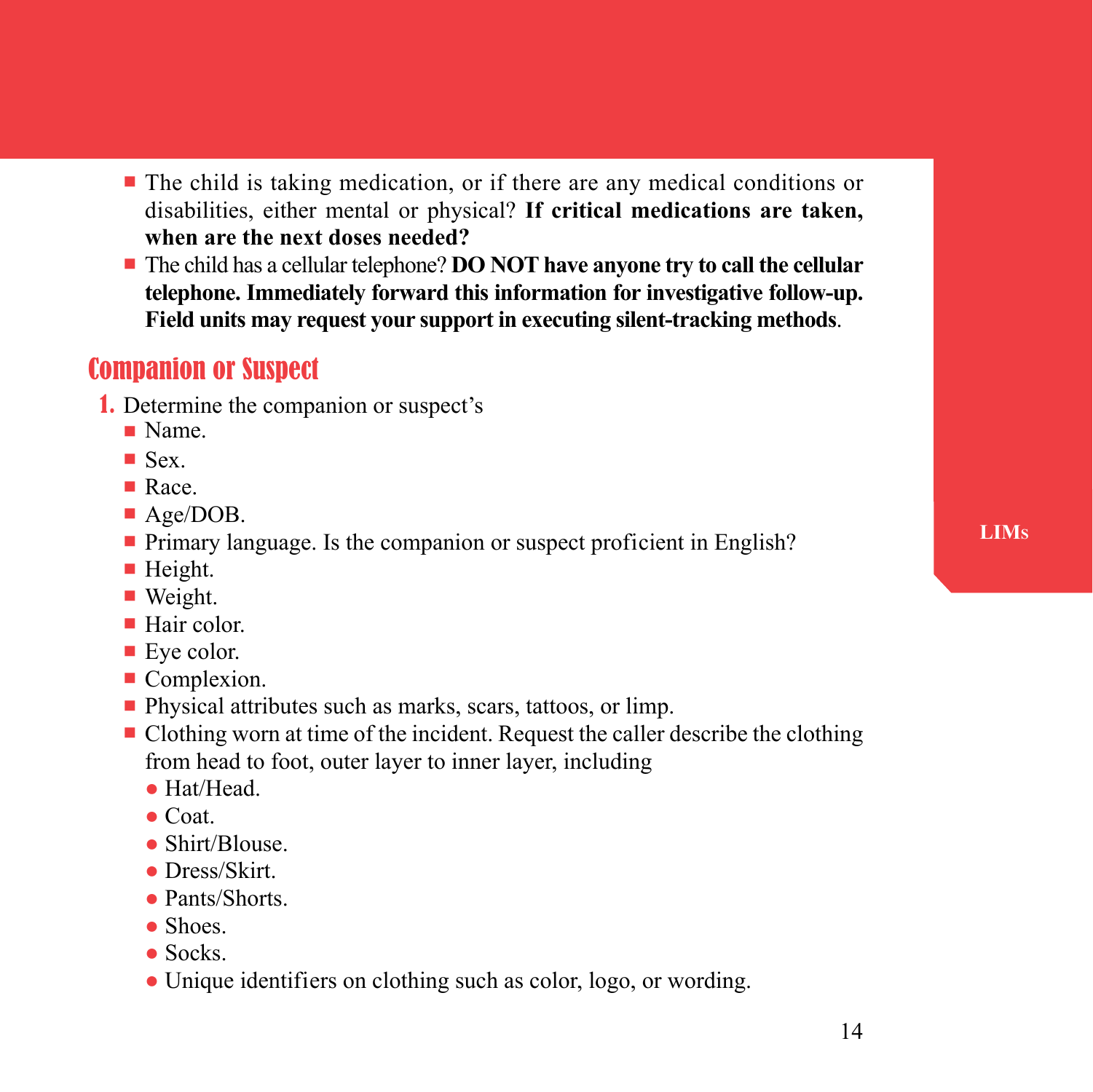- 2. Ask caller if
	- $\blacksquare$  The child is familiar with this person?
		- What relation if a relative?
		- Who allegedly has custody?
		- What, if any, custody disputes exist?
	- Any weapons were involved/possessed?
	- The companion or suspect has a history of violence or mental illness?
	- **n** The companion or suspect has a cellular telephone? Work with investiga**tions in executing silent-tracking methods**.
- 3. Assist responding law enforcement with thorough background information gathering and checks as swiftly as possible. The information should include
	- n Any and all prior entries about the suspect, child, family, location, or proximity of the incident.
	- $\blacksquare$  Any suspicious activity in the area.
	- $\blacksquare$  Any history of attempted abductions in the area.
	- Any prior activity with your agency, surrounding agencies, and/or federal and state/territorial sex-offender registries.
	- $\blacksquare$  Public Records and/or Internet searches.
- 4. Contact NCMEC at 1-800-THE-LOST (1-800-843-5678) to register the case.

### Vehicle

- 1. Obtain vehicle information through the **C.Y.M.B.A.L.S.** format.
	- Color.
	- n **Year.**
	- **Nake/Model.**
	- **Body** with **additional descriptors** such as rust, dents, other damage, or stickers.
	- **License Plate**; if available initiate plate/tag inquiry.
	- n **State**.
- 2. Ascertain any technology used such as OnStar, LoJack, or other onboard navigation systems.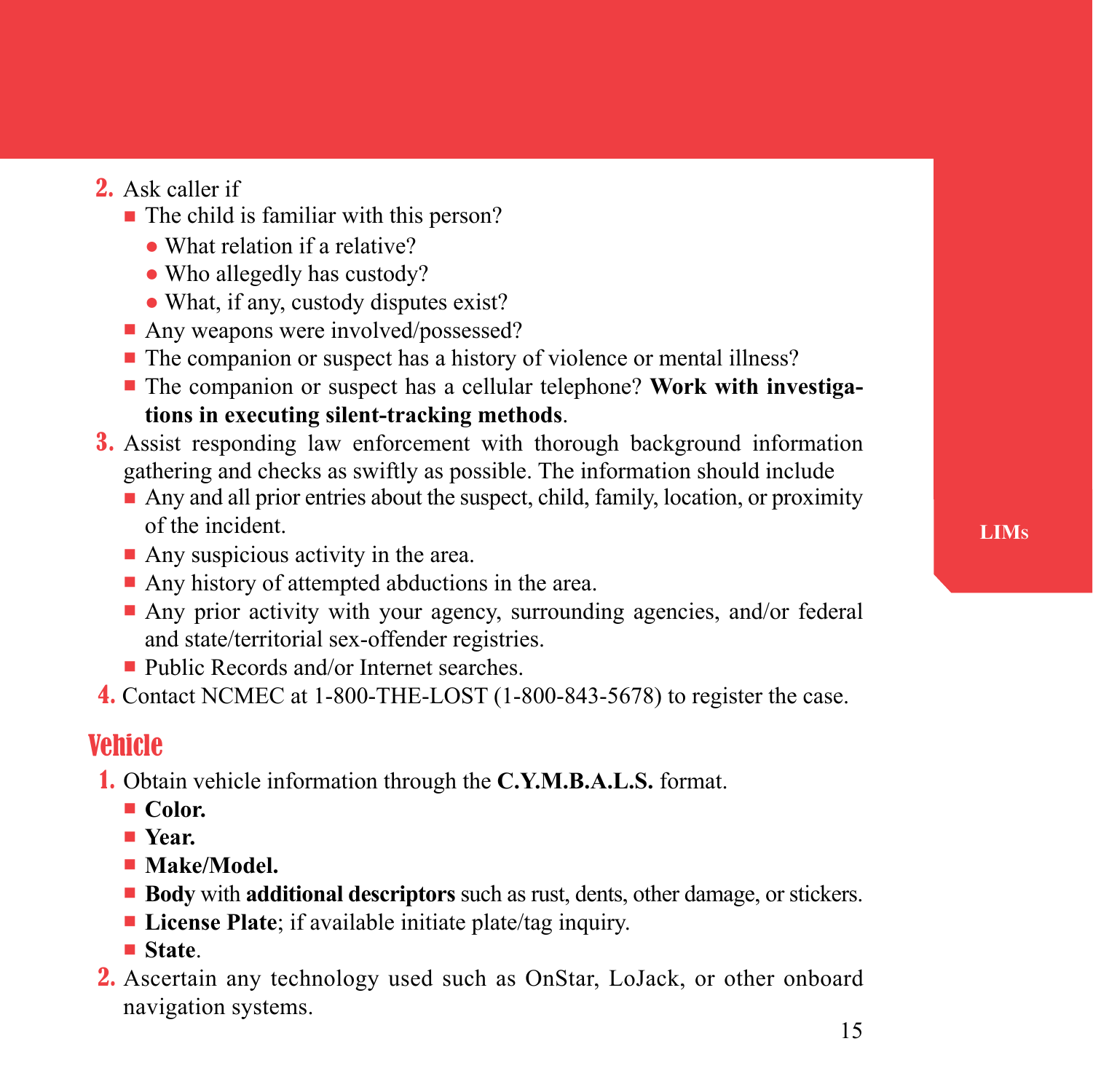## **Runaways or Thrownaways**

## **Definitions**

The Runaway child, often a teenager, leaves home voluntarily for a variety of reasons. This would include any child 17 years of age or younger.

The Thrownaway child is someone whose caretaker makes no recovery effort after the child has run away, who has been abandoned/deserted, or who has been asked to leave his or her home and not allowed to return. While not necessarily reported to authorities as missing, children in this category frequently come to the attention of law enforcement.

## Time Frames

- 1. When did this happen?
- 2. Where was the child last seen?
- 3. What special regional considerations, if any, such as wildlife, weather, or wilderness exist?
- 4. Who was last seen with the child?
- 5. Who last saw the child? Are the answers to questions 4 and 5 the same? If so
	- Ensure this information is conveyed to investigative personnel.
	- Complete the needed background checks for investigative personnel as authorized. If possible these should be accomplished concurrently by other personnel to avoid any delay in gathering and entering the child's information.
- 6. What mode of travel was the child using? Was the child walking or using an alternate mode such as a bicycle, skateboard, or vehicle? Gather descriptions of any alternate modes of travel including color, style, brand, and additional descriptors if available.
- 7. What was the direction of travel?
- 8. What suspicious circumstances, if any, were there?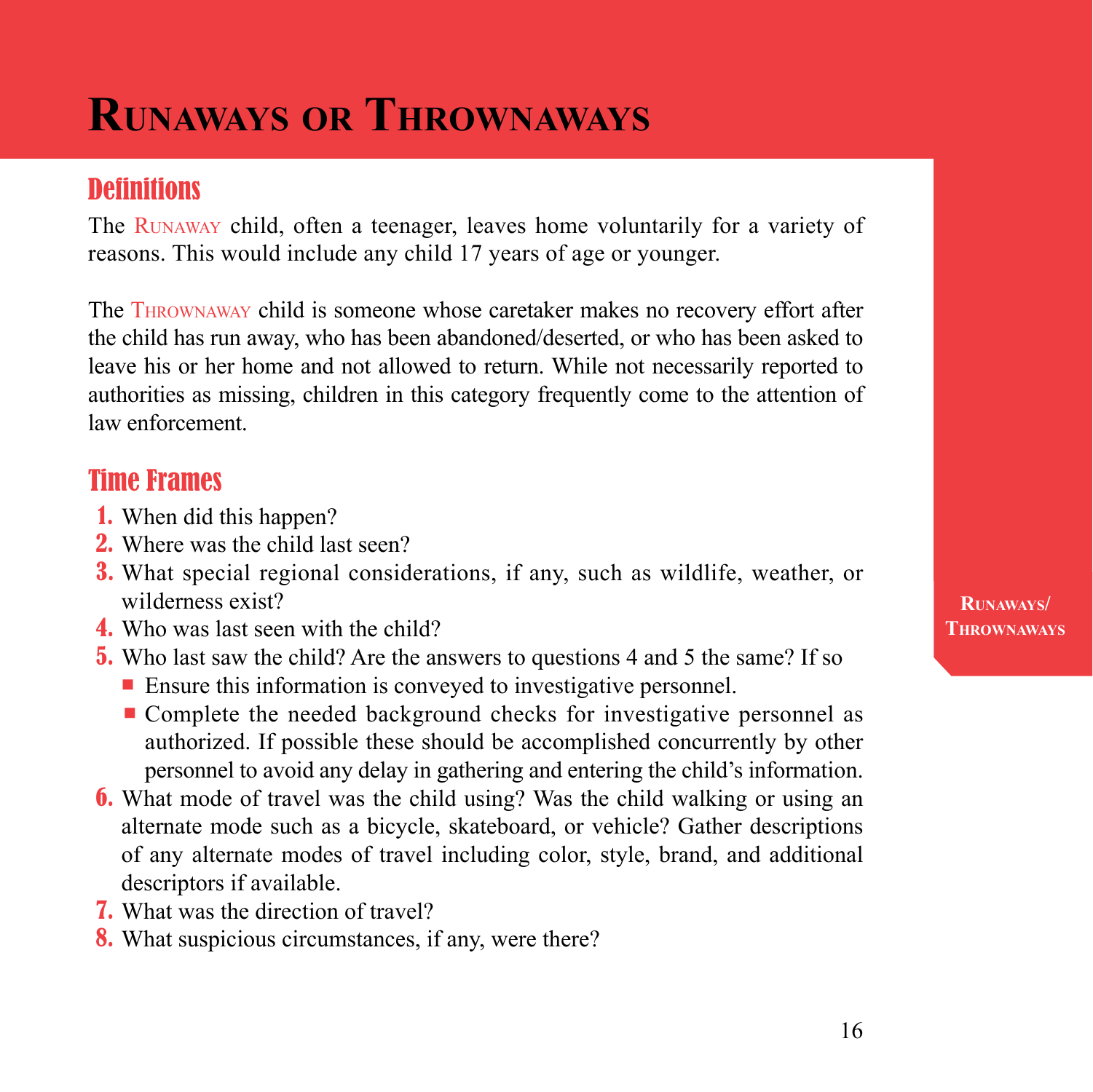- 9. What steps have been taken to locate this child? Has someone contacted those who may have seen the child such as school-resource officer, after-schoolactivity leader, other family members, friends, or neighbors?
- 10. When, if ever, has this happened before?
- 11. What is the caller's relationship with the child?
- 12. What ideas or suspicions exist about where the child may have gone?
- 13. What notes, letters, or threats, if any, were located pertaining to this incident?

## Child

- 1. Determine the child's
	- **Name**
	- $\blacksquare$  Sex.
	- $\blacksquare$  Race.
	- Age/DOB.
	- Primary language. Is the child proficient in English?
	- $\blacksquare$  Height.
	- $\blacksquare$  Weight.
	- $\blacksquare$  Hair color.
	- $\blacksquare$  Eye color.
	- **Complexion.**
	- Physical attributes such as marks, scars, tattoos, or limp.
	- n Clothing worn at time he or she was last seen. Request the caller describe the clothing from head to foot, outer layer to inner layer, including
		- Hat/Head.
		- $\bullet$  Coat.
		- Shirt/Blouse
		- Dress/Skirt.
		- Pants/Shorts
		- Shoes.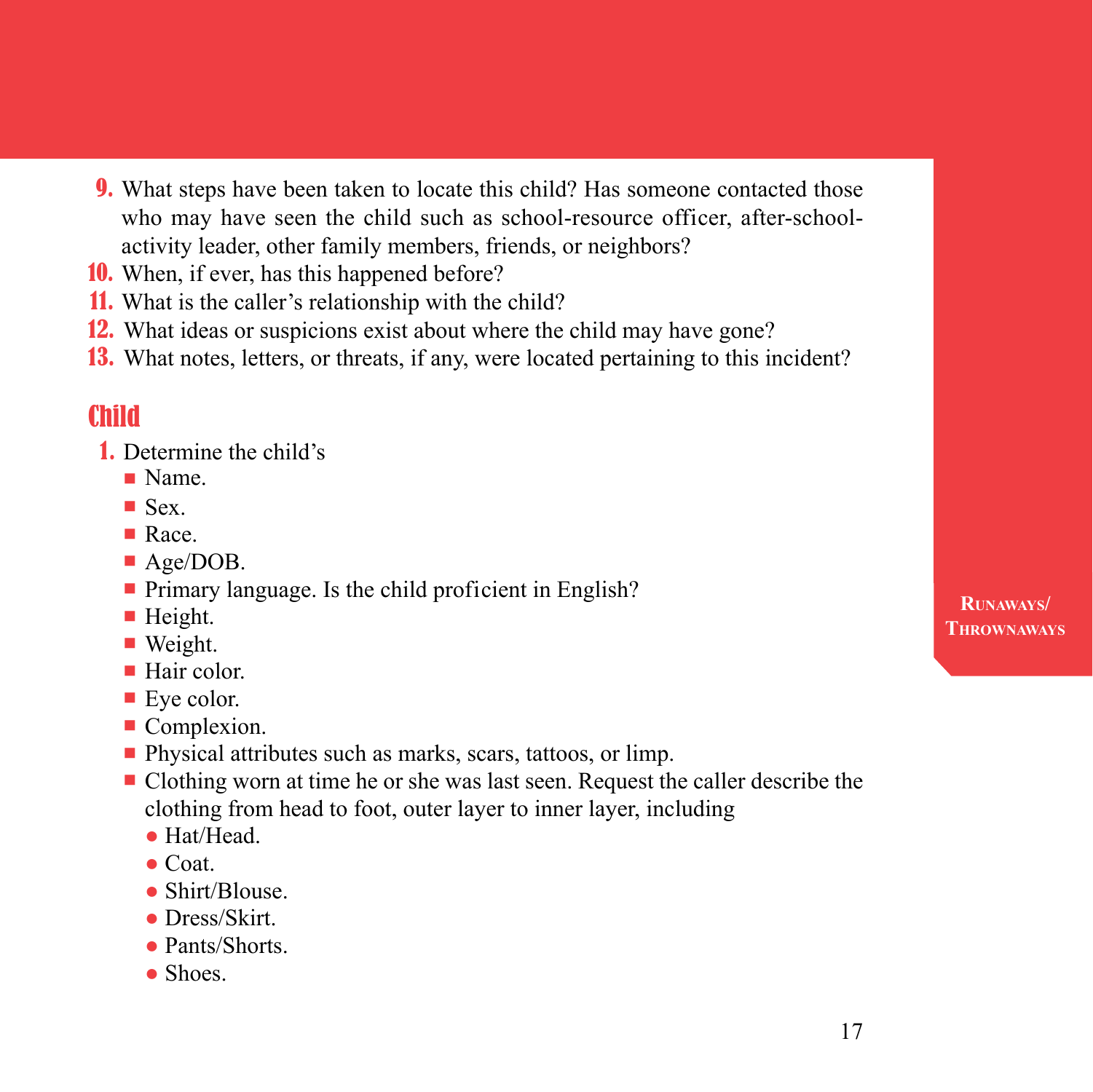- $\bullet$  Socks.
- Unique identifiers on clothing such as color, logo, or wording.
- 2. Ask the caller if
	- n The child had any large items with him or her such as a bicycle, skateboard, backpack, or toy? If so gather descriptive information including color, size, style, brand, and any markings or logos.
	- The child was with anyone such as an adult, another child, or a pet?
	- n The child is taking medication, or if there are any medical conditions or disabilities, either mental or physical? **If critical medications are taken, when are the next doses needed?**
	- n The child has a cellular telephone? **DO NOT have anyone try to call the cellular telephone. Immediately forward this information for investigative follow-up. Field units may request your support in executing silent-tracking methods**.

## Companion or Suspect

- 1. Determine the companion or suspect's
	- **n** Name.
	- $\blacksquare$  Sex.
	- Race.
	- Age/DOB.
	- Primary language. Is the companion or suspect proficient in English?
	- $\blacksquare$  Height.
	- $\blacksquare$  Weight.
	- $\blacksquare$  Hair color.
	- $\blacksquare$  Eye color.
	- **Complexion.**
	- Physical attributes such as marks, scars, tattoos, or limp.
	- n Clothing worn at time he or she was last seen. Request the caller describe the clothing from head to foot, outer layer to inner layer, including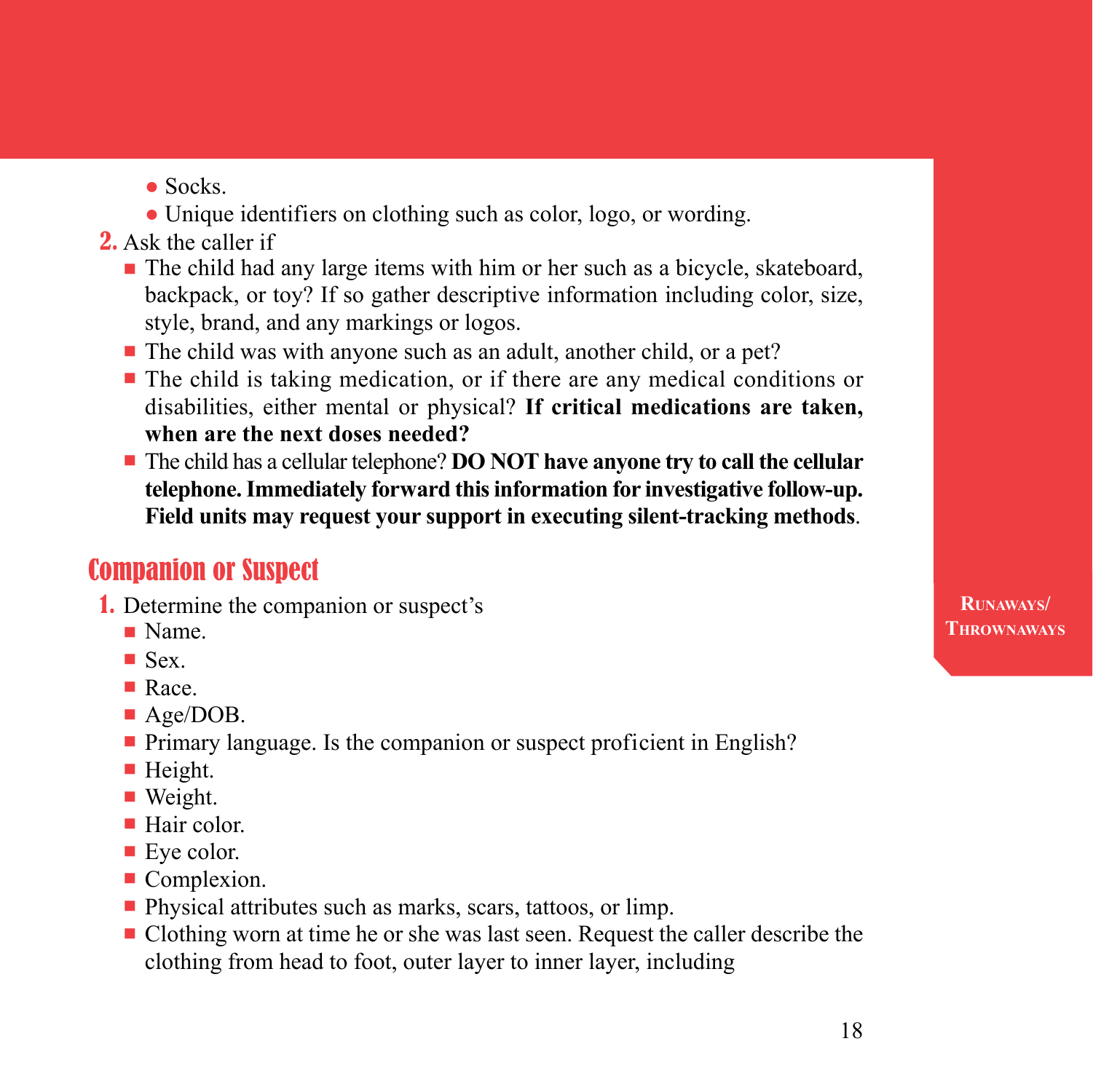- Hat/Head.
- $\bullet$  Coat.
- Shirt/Blouse
- Dress/Skirt
- Pants/Shorts.
- Shoes.
- $\bullet$  Socks.
- Unique identifiers on clothing such as color, logo, or wording.
- 2. Ask the caller if
	- The child is familiar with this person?
		- What relation if a relative?
		- Who allegedly has custody?
		- What, if any, custody disputes exist?
	- Any weapons were involved/possessed?
	- The companion or suspect has a history of violence or mental illness?
	- **-** The companion or suspect has a cellular telephone? Work with investiga**tions in executing silent-tracking methods**.
- 3. Contact NCMEC at 1-800-THE-LOST (1-800-843-5678) to register the case.

## Vehicle

- 1. Obtain vehicle information through the **C.Y.M.B.A.L.S.** format.
	- Color.
	- n **Year.**
	- **Nake/Model.**
	- **Body** with **additional descriptors** such as rust, dents, other damage, or stickers.
	- License Plate; if available initiate plate/tag inquiry.
	- **State**
- 2. Ascertain any technology used such as OnStar, LoJack, or other onboard navigation systems.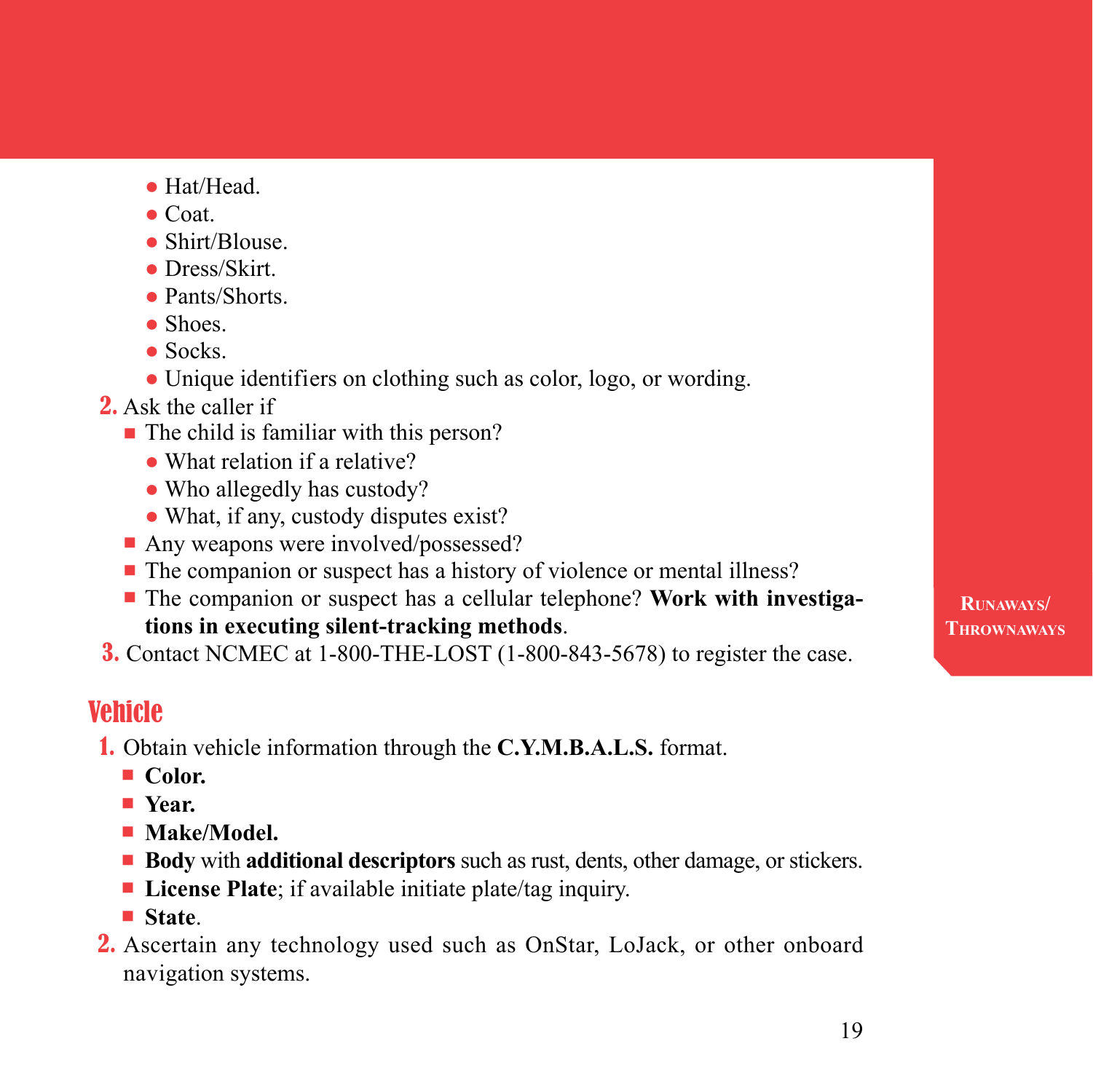## **Additional Considerations**

Most departments cannot "do it all" when faced with an emergency response to the abduction of a child. Child Abduction Response Plans, Action Plans, Interagency Agreements, and Incident Command Management Programs should be developed so law enforcement at the scene will have access to a well-established and reliable framework of resources and assistance. Available resources, such as the ones noted below, must be researched **before** the incident, not during.

- 1. Conduct Computer Aided Dispatch (CAD) searches for any information regarding that area such as lewdness, attempted abductions, and suspicious persons. Alert appropriate responding law enforcement of results.
- 2. Consider requests for incident command and mutual aid.
- 3. Consider establishing tactical perimeter posts if no immediate field command exists.
- 4. Consider local, county, regional, and statewide/territorial broadcast as appropriate.
- 5. Consider establishing a dedicated frequency and dispatcher for the incident.
- 6. Initiate immediate leads/case-management system. The Simple Leads Management System may be obtained from NCMEC free-of-charge by contacting NCMEC's Case Management Support at 1-800-THE-LOST (1-800-843-5678). To download the system visit www.missingkids.com, and from the home page click on the "Resources for Law Enforcement" link. Then respectively click on the "Links, Lists, and Tools," and "Simple Leads Management Software" links.
- 7. Coordinate resource deployment for field units such as air support and search dogs including the National Association for Search & Rescue® (NASAR) and Urban Search and Rescue (US&R). For more information respectively visit www.nasar.org and www.fema.gov/emergency/usr.
- 8. Request staging area from Incident Commander to be conveyed to responding law enforcement.
- 9. Consider creating posters if photographs are available. NCMEC has circulated millions of photographs of missing children and a current recovery rate of 97.5%.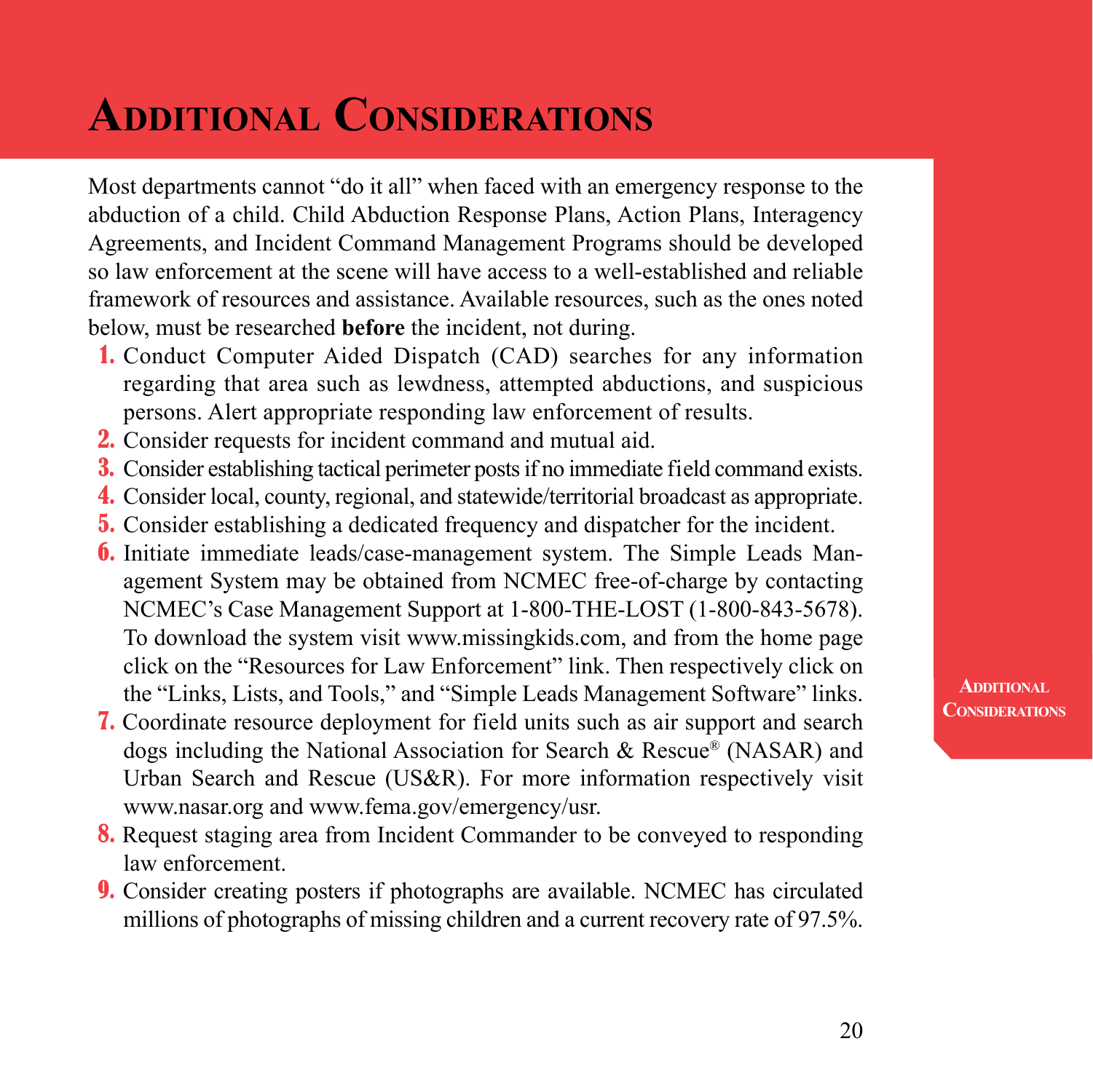Resources which should be used, and for which contact information should be readily available and organized within your communications center should include, but not be limited to

- 1. Federal law-enforcement agencies such as the FBI and U.S. Immigration and Customs Enforcement (ICE). For more information respectively visit www.fbi.gov and www.ice.gov.
- **2.** NCMEC at 1-800-THE-LOST (1-800-843-5678). Resource publications may be found at www.missingkids.com.
- 3. Sex-offender tracking/mapping, attempted-abduction tracking/mapping, and public-record database searches. To obtain contact NCMEC's Case Analysis Division at 1-800-THE-LOST (1-800-843-5678).
- 4. CART (Child Abduction Response Teams). For more information about CART training visit www.amber-net.org and click on the "Training Schedule" link.
- 5. CAD System.
- 6. Law Enforcement Terminal Data System.
- 7. NCIC Databases. For more information regarding NCIC visit www.fbi.gov. From the home page, under the "Use Our Resources" heading, click on the "For Law Enforcement" link. Then click on the "NCIC, or National Crime Information Center" link. Consider using the "CA" flag for abductions.
- 8. Nlets, The International Justice & Public Safety Network. For more information visit www.nlets.org.
- 9. Leads/Tips management system/software. This software is available freeof-charge from NCMEC.
- 10. Mobile-Data Terminals for communications with field personnel and law enforcement.
- 11. Public-Information Officers.
- 12. Search and Rescue teams.
- **13.** K-9 teams.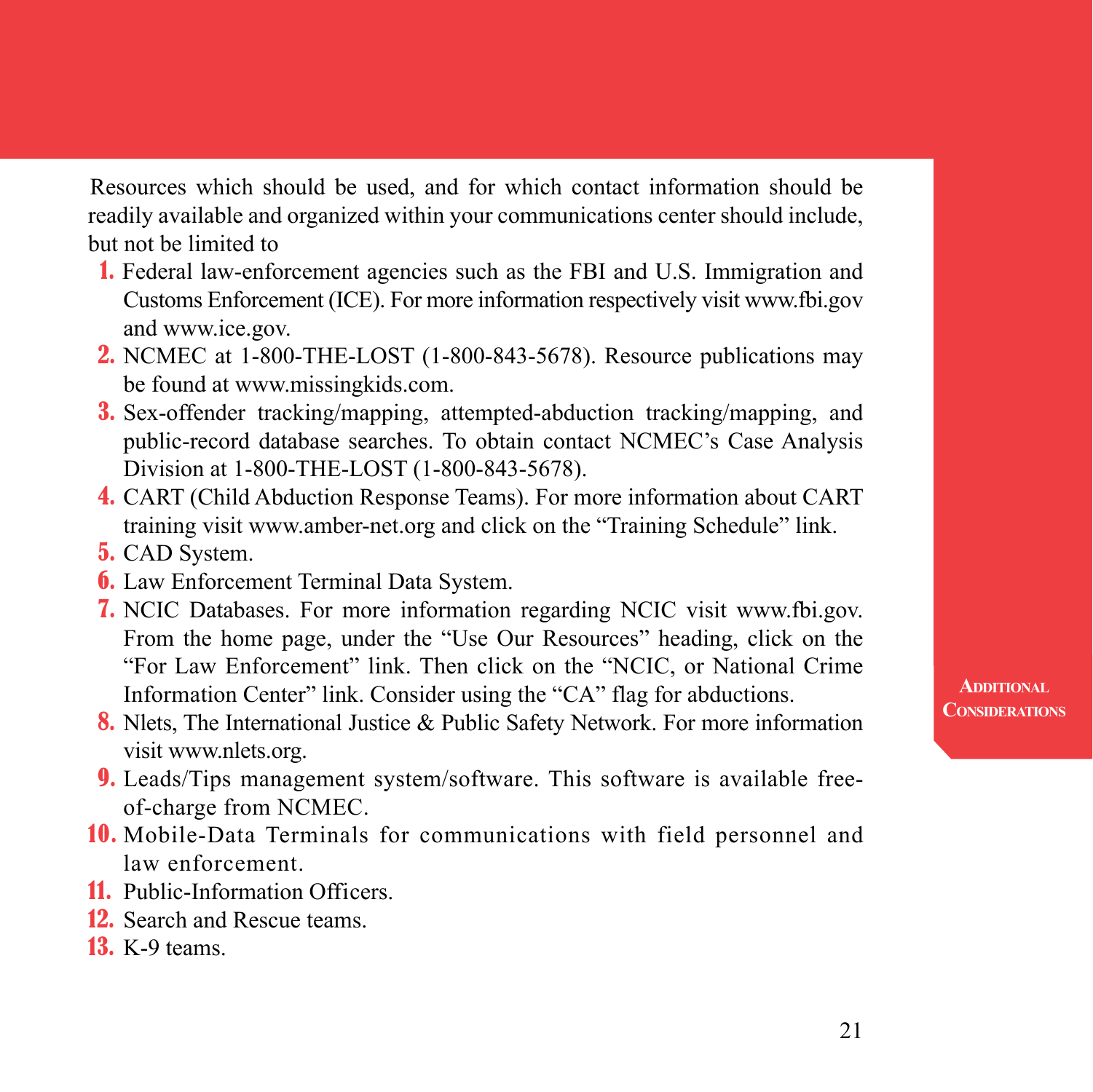- 14. Aviation search resources. For more information research the Forward Looking Infrared System (FLIRS).
- 15. Global-Positioning Systems.
- 16. Night-vision equipment.
- 17. Scanning equipment for photographs and documents.
- 18. Digital-camera equipment.
- 19. Mobile-incident, command-post vehicle.
- 20. Telephone-bank resources/infrastructure.
- 21. Logging recording system.
- 22. Instant call-capture and retrieval system through automatic number identification (ANI).
- 23. Additional staffing.
- 24. Logistical considerations.

## AMBER Alerts

If your agency is involved in an incident for which an AMBER Alert is activated the action items noted below, while important to the primary investigation, will be critically important in supporting accurate activation, messaging, and alert updates.

- 1. **Complete Broadcast and Messaging Follow-Up**
	- Complete all documentation as defined by agency policy and technology.
	- Ensure all agency and state/territorial/regional personnel involved in the AMBER Alert approval and activation process have been notified and supplied with all appropriate information.
	- n Establish/activate dedicated communication line(s) for incident updates from law-enforcement personnel. As updates are received
		- Make all appropriate broadcasts/rebroadcasts.
		- Develop and disseminate all appropriate electronic messaging.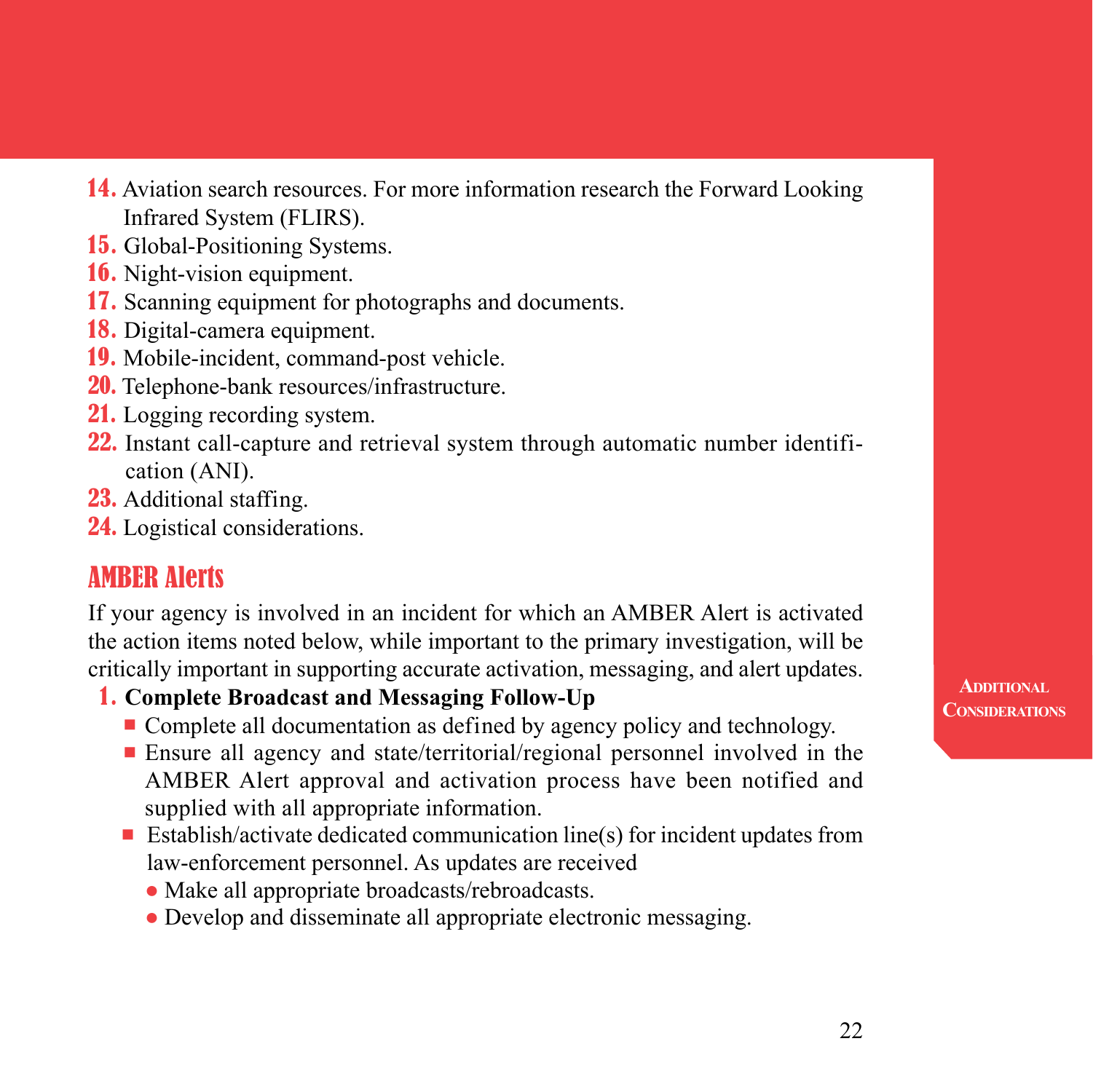#### 2. **Manage Leads/Tips**

- Establish workload and lines of responsibility for taking calls regarding the abduction. If necessary call in additional staff members and supervision.
- n Capture leads/tips for investigative staff members and supervisors for determination of validity and subsequent update broadcasts. Consider using leads/ case-management software to accomplish this.

#### 3. **Follow-Up on Any AMBER Alert Activations and Updates**

- n Update the NCIC record with the "AA" flag to indicate activation of an AMBER Alert.
- Ensure contact with NCMEC is made. When the proper flags, "CA" and "AA" are used in NCIC, NCMEC will contact your agency. Help ensure contact is properly routed if your communications center is not responsible for interaction with NCMEC. The FBI is automatically notified as well.
- Contact NCMEC at 1-800-THE-LOST (1-800-843-5678).
- $\blacksquare$  Make all appropriate record updates accurately and swiftly.

### 4. **Follow-Up on AMBER Alert Cancellations**

- **Example 2** Cancel AMBER Alerts when necessary without delay. In an effort to protect the integrity of the AMBER Alert Program, responsible cancellation is just as important as appropriate activation. If the public is searching for children who have already been recovered, confidence in this program may be lost.
- $\blacksquare$  Alert everyone about the cancellation using the methods employed to issue the alert.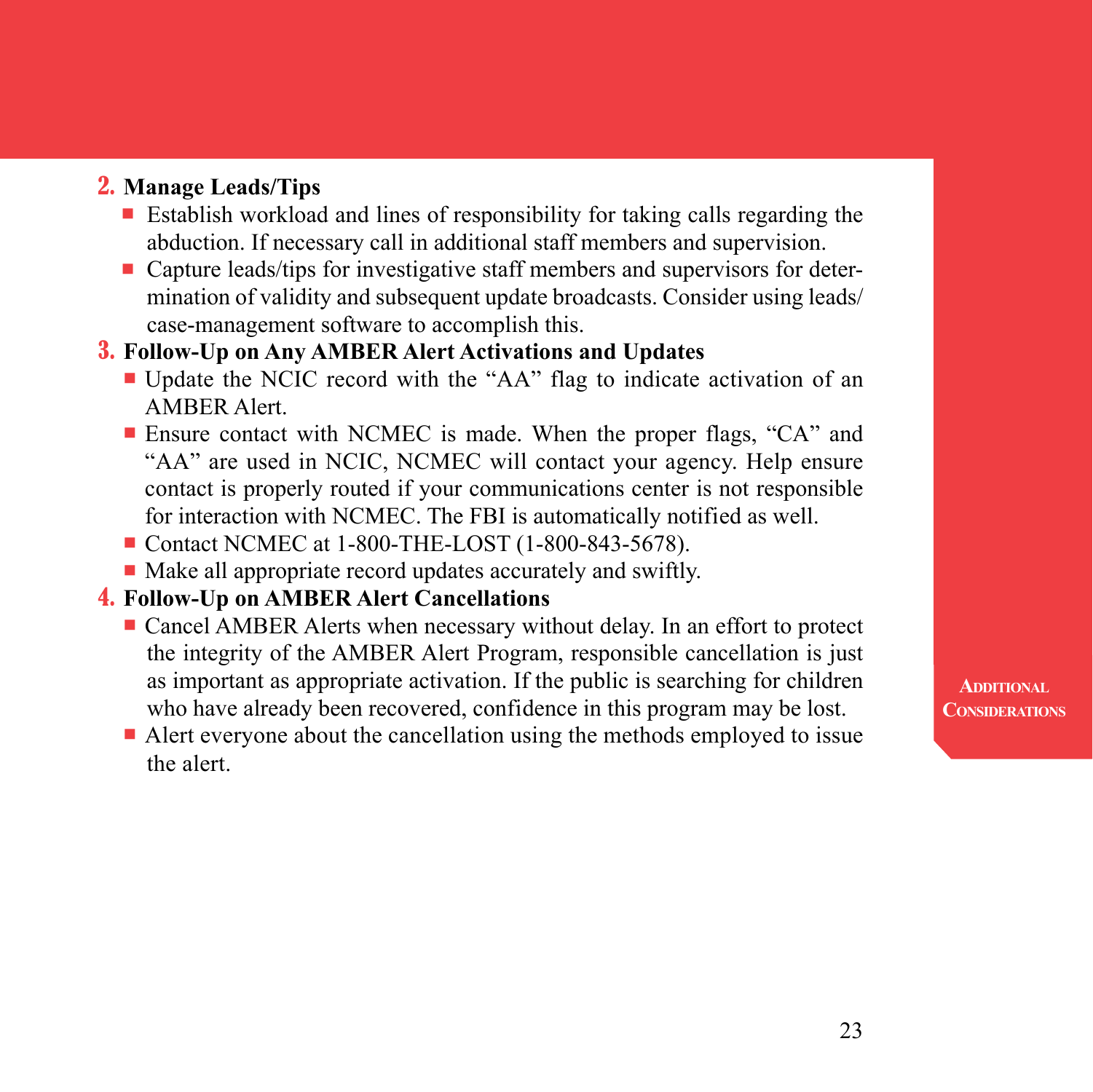## **Child Sexual Exploitation**

## Child Sexual Exploitation

A CyberTipline® report at NCMEC is a report regarding the sexual exploitation of a child. For more information regarding the CyberTipline visit www.cybertipline.com or call 1-800-843-5678.

## Child Sexual Exploitation Classifications on the CyberTipline

#### **These definitions may vary from the definitions used in your jurisdiction.**

#### **Possession, Manufacture, and Distribution of Child Pornography**

Child pornography is defined as a visual depiction of a minor younger than the age of 18 engaged in sexually explicit conduct (18 U.S.C. § 2256). It is a federal crime to possess, manufacture, and/or distribute child pornography (18 U.S.C. §§ 2251 *et seq*.).

#### **Online Enticement of Children for Sexual Acts**

It is a federal crime to use the Internet to knowingly persuade, induce, entice, or coerce a child younger than the age of 18 to meet for sexual acts or attempt to arrange such a meeting (18 U.S.C. § 2422(b)).

#### **Child Prostitution**

It is a federal crime to knowingly recruit, entice, harbor, transport, provide, or obtain by any means a child younger than the age of 18 to engage in a commercial sex act. It is also illegal to benefit, either financially or by receiving anything of value, from participation in a child prostitution venture (18 U.S.C. § 1591).

#### **Sex Tourism Involving Children**

It is a federal crime for a U.S. citizen to travel abroad intending to engage in sexual activity with a child younger than 18 that would be illegal if it occurred in the U.S. (18 U.S.C. § 2423). Individuals who commit these crimes are subject to prosecution in the U.S. even if the crime was committed on foreign soil.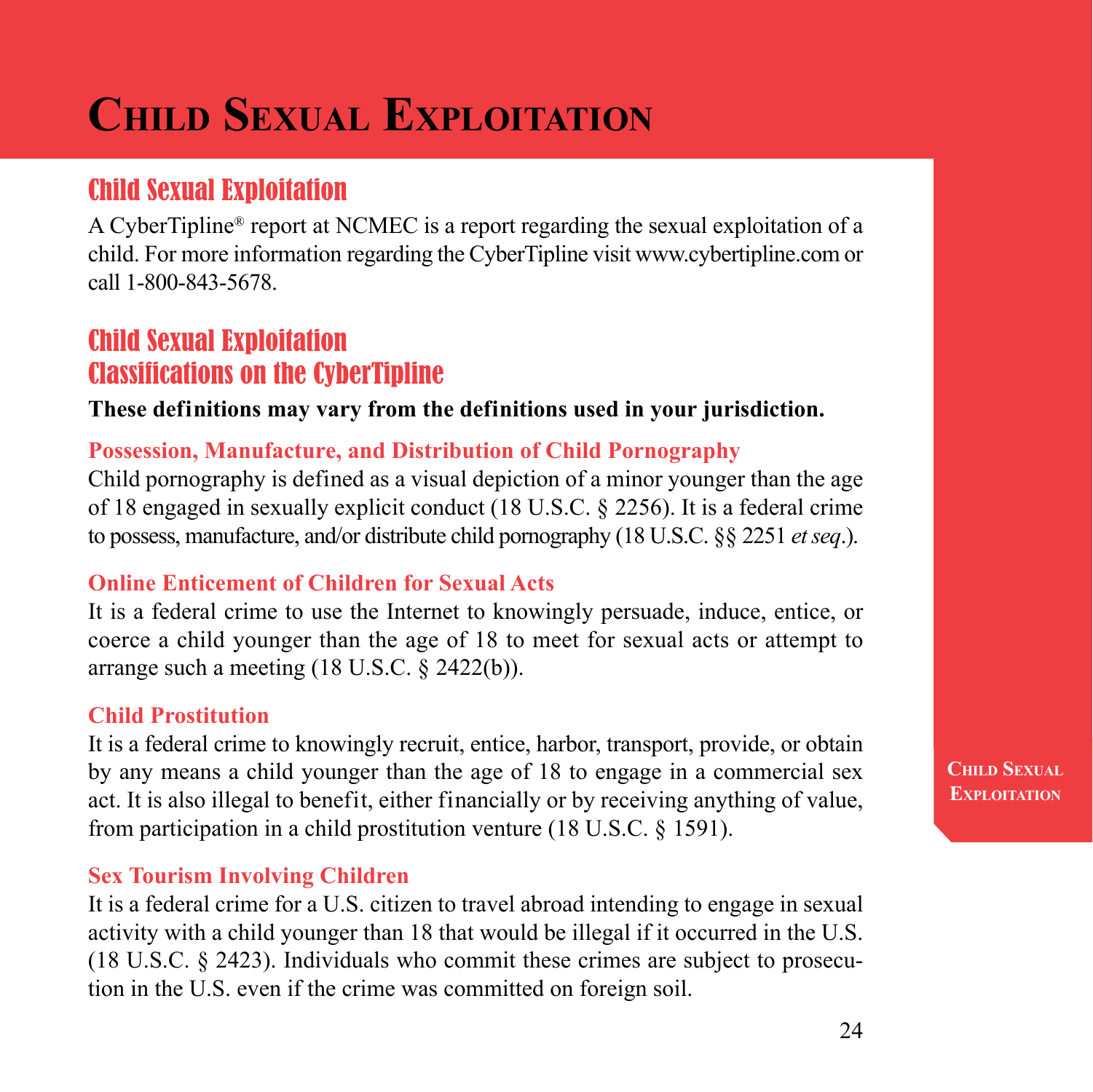#### **Extrafamilial Child Sexual Molestation**

Extrafamilial child sexual molestation is the sexual molestation of a child by someone other than a family member.

#### **Unsolicited Obscene Material Sent to a Child**

It is a federal crime to send obscene material to a child younger than the age of 16 if the sender knows the recipient is younger than the age of 16 (18 U.S.C. § 1470).

#### **Misleading Domain Name**

It is a federal crime to knowingly use a misleading domain name on the Internet with the intent to deceive a minor into viewing material that is harmful to minors (18 U.S.C. § 2252B(b)).

#### **Misleading Words or Digital Images on the Internet**

It is a federal crime to knowingly embed words or digital images into the source code of a website with the intent to deceive a minor into viewing material that is harmful to minors (18 U.S.C. § 2252C).

#### **Extrafamilial Versus Intrafamilial Sexual Abuse/Exploitation**

Extrafamilial sexual exploitation involves a nonfamily member. Intrafamilial sexual exploitation is sexual abuse by a family member. A family member is defined as a person who is related by blood or marriage. Traditional cases of intrafamilial sexual abuse are not covered by NCMEC; however, non-traditional incest cases are covered, as well as all extrafamilial cases.

Examples of non-traditional incest cases may include the offender

- Abusing or exploiting other children in addition to his or her own children
- $\blacksquare$  Taking pictures of his or her own children or others in sexual situations
- $\blacksquare$  Prostituting his or her child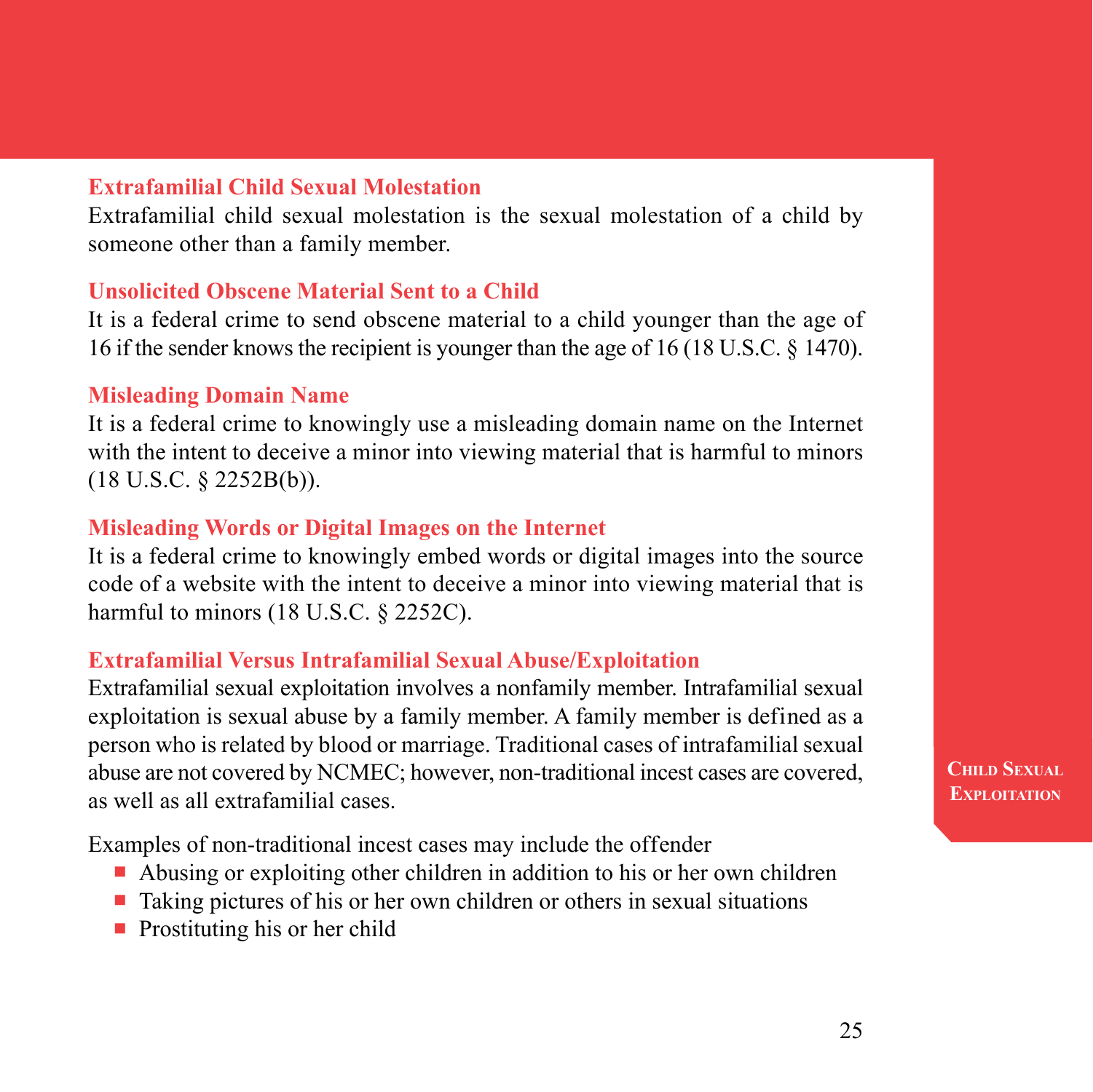## Other Resources Regarding Child Sexual Exploitation

NCMEC's Child Victim Identification Program (CVIP) serves as the national clearinghouse for child-pornography cases across the country and is the main point of contact to international agencies about child-pornography victims. Not only can case and image information be queried at NCMEC, which may be important in securing convictions and sentences, but the CVIP Analysts, after working with child-pornography images for years, have extensive institutional knowledge of the pictures and suspects. All of this information may be useful to law-enforcement agencies, whether they have worked numerous child-pornography cases before or this is the first child-sexual-exploitation case they have worked.

NCMEC's Exploited Children Division (ECD) provides technical assistance to law-enforcement agencies and prosecutors in child-exploitation investigations and serves as a resource center for families, law enforcement, and the public about the issues surrounding the sexual exploitation of children.

In June 2003 the FBI, in conjunction with NCMEC and the U.S. Department of Justice's (DOJ) Child Exploitation and Obscenity Section, launched the Innocence Lost National Initiative. Their combined efforts were aimed at addressing the growing problem of domestic child sex slavery in the form of child prostitution in the United States.

In the years since its inception, the Initiative has resulted in the development of 38 dedicated task forces and working groups throughout the United States involving federal, state, and local law-enforcement agencies working in tandem with U.S. Attorney's Offices. For more information about this Initiative visit www.fbi.gov/innolost/innolost.htm.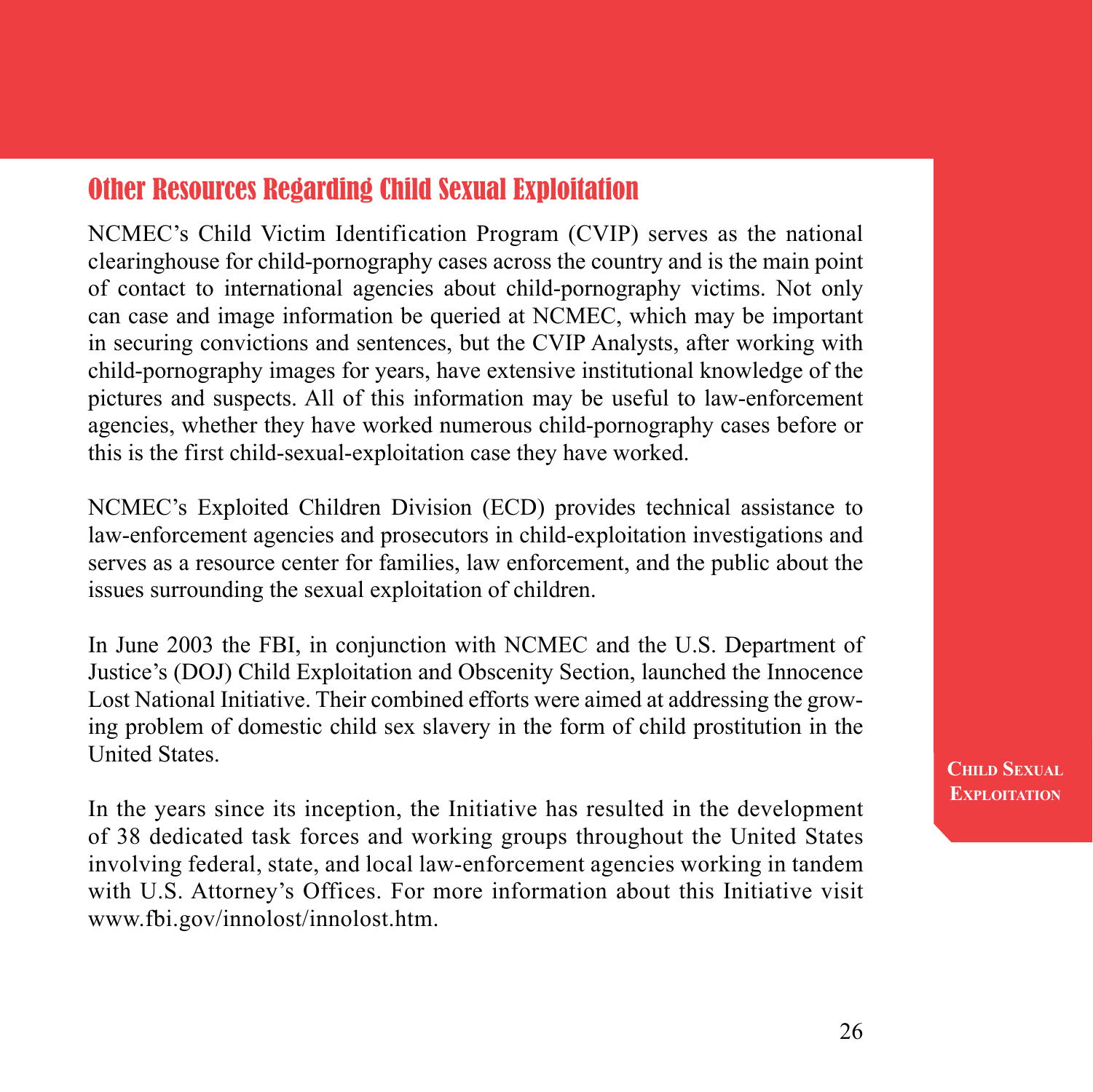## Other Types of Child Sexual Exploitation Cases

Most law-enforcement agencies are mandated by law to notify their child-protective services agency and/or prosecutor's/district attorney's office of any intrafamilial abuse. This protocol needs to be established **before** a call is received. When a traditional incest case by a family member is encountered other organizations may be considered such as

#### **Childhelp®**

15757 North 78th Street Scottsdale, Arizona 85260-1629 1-800-4-A-CHILD (422-4453) 480-922-8212/Fax: 480-922-7061 www.childhelp.org

#### **Child Welfare League of America**

2345 Crystal Drive, Suite 250 Arlington, Virginia 22202-4815 703-412-2400/Fax: 703-412-2401 www.cwla.org

#### **Child Welfare Information Gateway**

Children's Bureau/ACYF 1250 Maryland Avenue, Southwest, Eighth Floor Washington, DC 20024-2141 1-800-394-3366 Fax: 703-385-3206 www.childwelfare.gov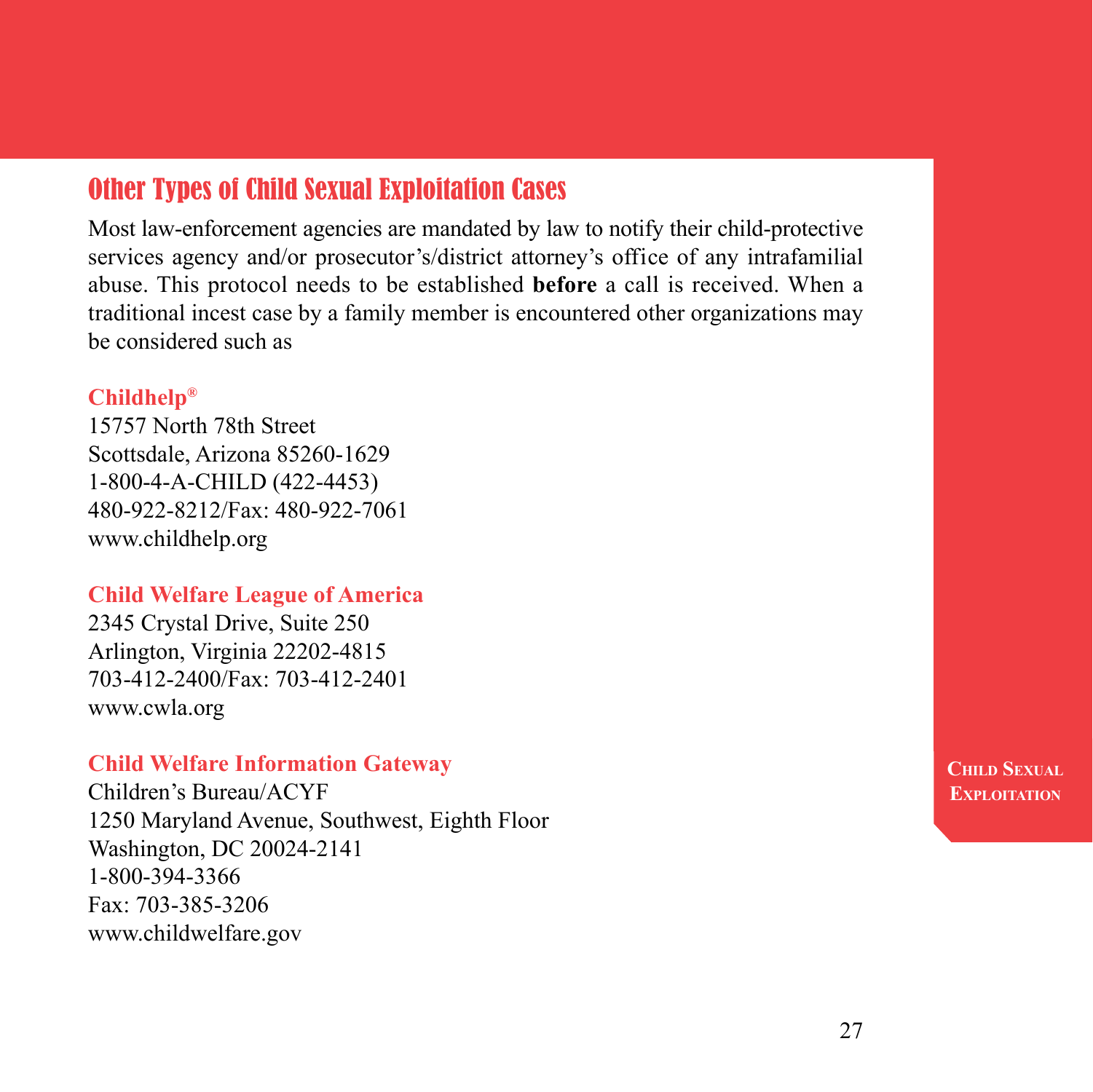## **Questions**

## Questions for the Reporting Person (RP) Regarding Child Pornography

NOTE: Images of nude children may constitute child pornography. The suggestions noted below are designed to help the public-safety telecommunicator obtain critical information that may no longer exist once investigative personnel are called.

#### **Where Did the RP View the Child Pornography?**

#### **Website**

- 1. What is the specific Uniform Resource Locator (URL) or Web address?
- 2. When did the RP access the website?
- 3. Describe the images including the type of activity and estimated age of the child.
- 4. Did the RP find an e-mail address or any other identifying information for the person who created this website?
- 5. Does this website require a username and password?

#### **Newsgroup**

- 1. What was the exact name of the newsgroup?
- 2. What is the e-mail address of the individual who posted the child-pornography images? Get the complete information about the e-mail address and screenname of the posting person.
- 3. How many postings did this individual make?
- 4. Describe the images viewed including the type of activity and estimated age of the child.
- 5. What time and date were these postings made?

#### **E-Mail**

- 1. What is the e-mail address of the individual who sent the child pornography?
- 2. How many images were sent?
- 3. What time and date were the e-mails sent to the RP?

**Questions: Child Pornography**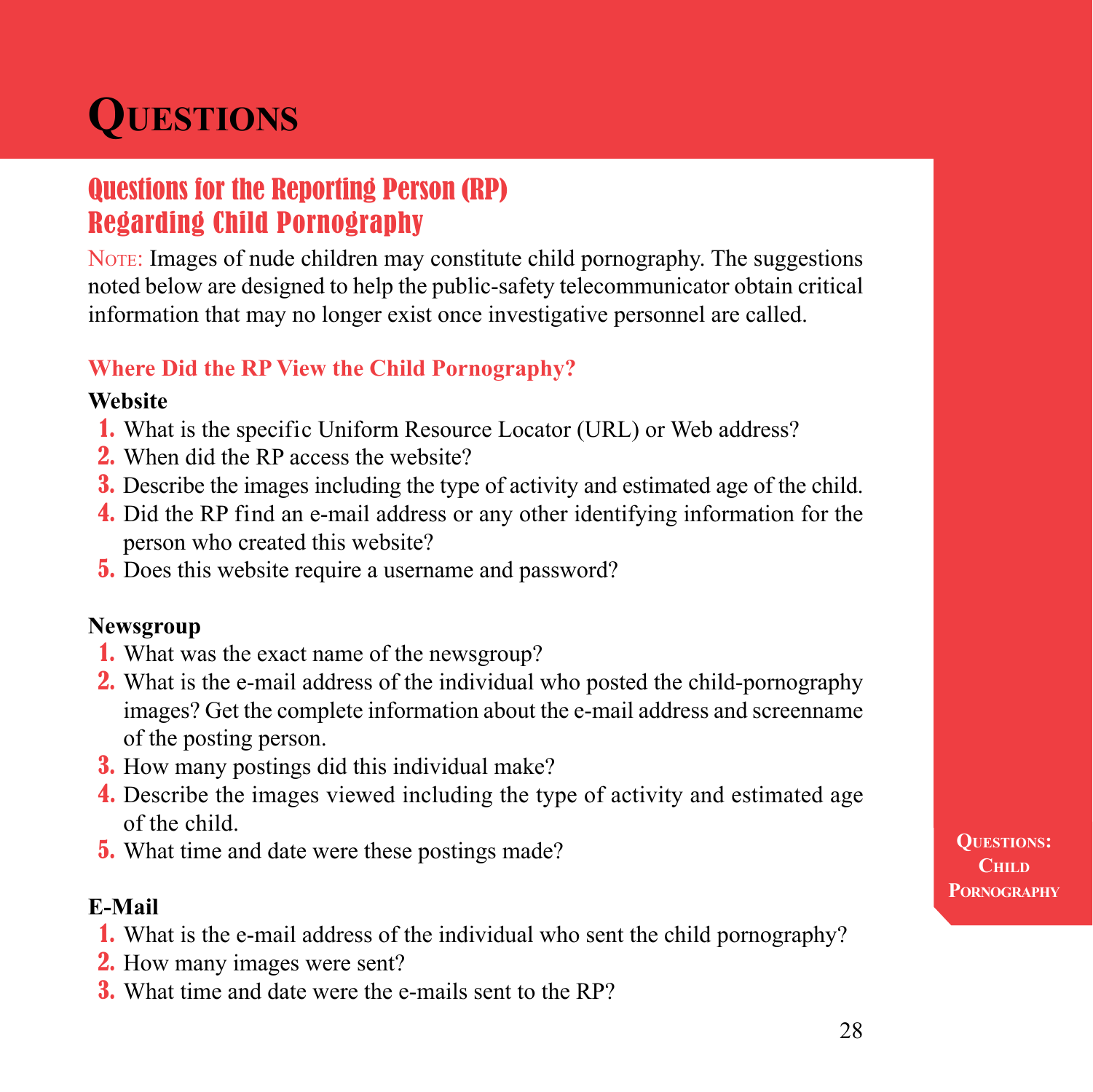- 4. Describe the images including the type of activity and estimated age of the child.
- 5. Was this an unsolicited e-mail or did the RP have prior communications with this individual?
- **6.** Did the RP "save" any of the e-mails and/or images?

#### **Chatroom**

- 1. What is the name of the chatroom, and where is it located such as AOL, Inc.®, or Yahoo!®?
- 2. What was the suspect's screenname or e-mail address?
- 3. How many child-pornography images were viewed or traded?
- 4. Describe the images including the type of activity and estimated age of the child.
- 5. What was the exact time and date of this incident?
- 6. Did you write down any of the related chat or images?

### **Internet Relay Chat (IRC)**

- 1. What was the exact name of the channel on which the network is located such as DALnet, Eris Free network or EFnet, or Undernet?
- 2. What was the offender's nickname/handle?
- 3. Do you know the specific Internet Protocol (IP) address the suspect was using?
- 4. How many child-pornography images were posted or traded by this suspect?
- 5. Describe the images including the type of activity and estimated age of the child.
- 6. What was the exact time and date of this incident?
- 7. Did you write down any of the related chat or images?

### **"I Seek You": A Type of Instant Messenger Program (ICQ)**

- 1. What was the offender's ICQ number and e-mail address?
- 2. How many child-pornography images did this individual send?
- 3. Describe the images including the type of activity and estimated age of the child.
- 4. Did you write down any of the related chat or images?

**Questions:** C<sub>HILD</sub> **Pornography**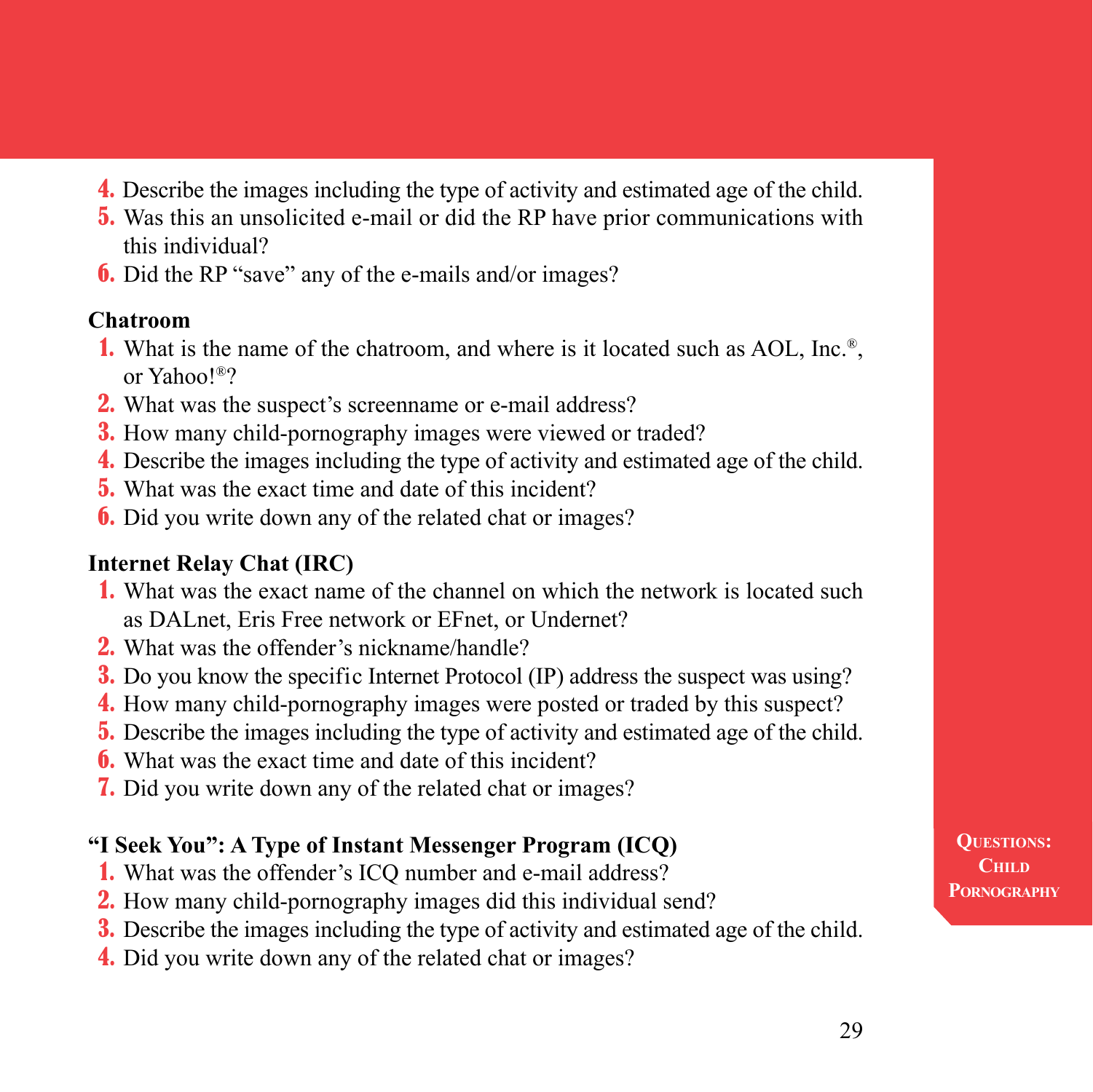#### **For All Reports of Child Pornography**

- 1. Did you download the child-pornography images?
- 2. Did you specifically save these images onto a particular drive on your computer? If so, where?

## Questions for the RP Regarding Child Sexual Molestation

The questions outlined here are intended to provide intake assistance for both public-safety telecommunicators as well as field/investigative officers to help ensure no aspect of intake for these incidents is missed.

#### **Questions Regarding the Incident**

- 1. Who is the caller? If the caller is the victim or the first person to whom the victim disclosed the information
	- $\blacksquare$  Immediately forward the call to a sworn investigator.
	- $\blacksquare$  Carefully explain the call is being forwarded to an investigator and maintain communication to prevent the caller from thinking he or she has been cut off or placed on hold.
- **2.** If the caller is not the victim or the first person to whom the victim disclosed the information ask him or her if the child is in immediate danger? It is critical the public-safety telecommunicator and investigating officer work as a team to carefully gather and compile the information noted below, with the ultimate goal of protecting the victim and supporting a successful prosecution of the offender(s).
	- $\blacksquare$  How was the child victimized?
	- $\blacksquare$  When and where did the victimization occur?
	- $\blacksquare$  When and to whom did the child first disclose the victimization? This information needs to be immediately conveyed to the investigator if the call was not already forwarded to that person.

**Questions: Molestation**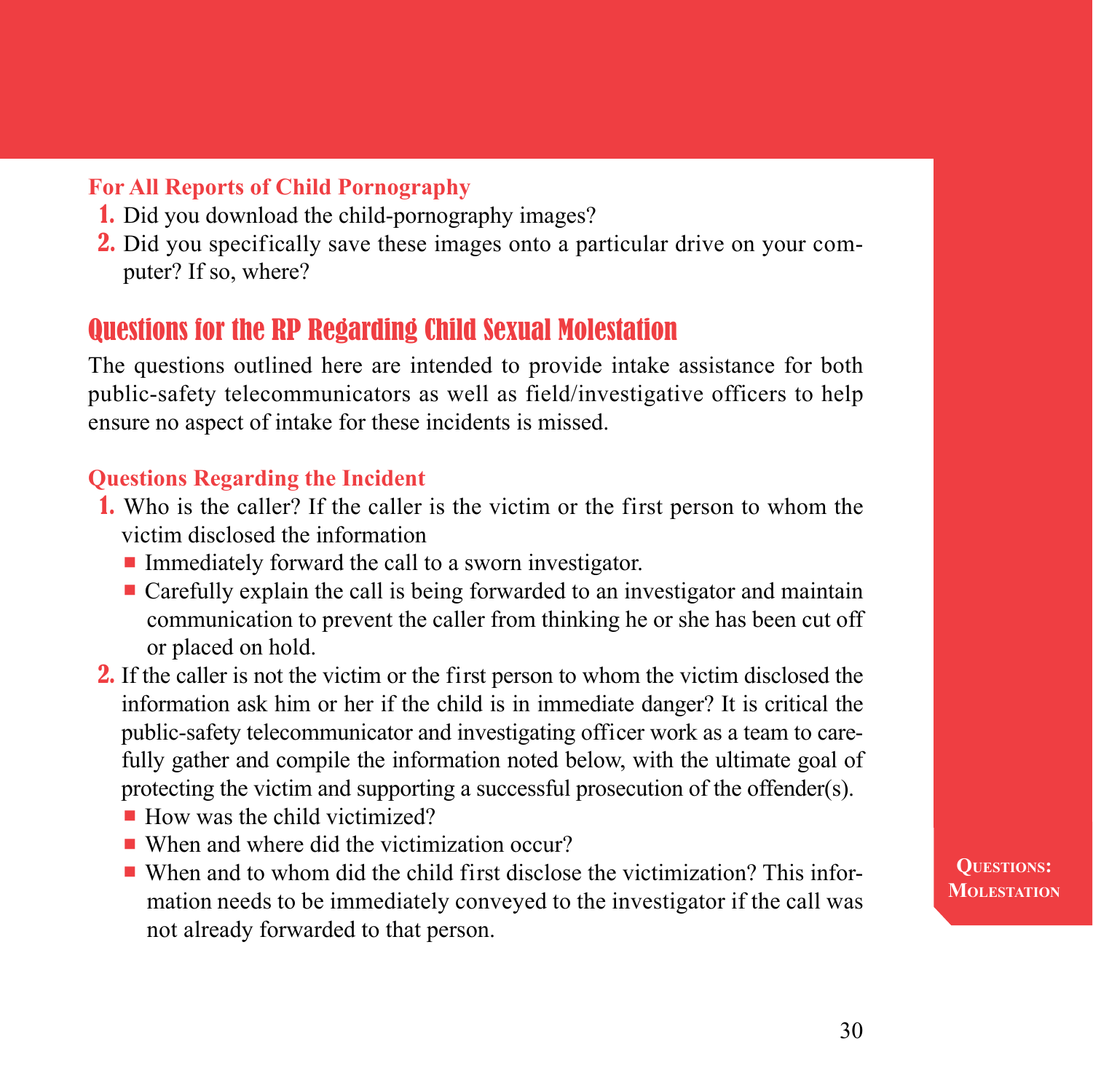#### **Questions Regarding the Suspect**

- 1. What is the relationship between the suspect and child?
- 2. What is the relationship between the RP and suspect?
- 3. What access, if any, does the suspect still have to the child victim?
- 4. What access, if any, does the suspect have to other children?

#### **Critical Questions to Ask**

- 1. Is there any contact information?
- 2. Has the child been examined medically?

## Questions for the RP Regarding Child Victims of Prostitution

If the RP has information about a suspect, such as a pimp or john, or concrete information about the child victim ask the series of questions noted below based on the child's status.

#### **If the Child Is Currently Missing**

- 1. How does the child know the suspect?
- 2. How long has the child known the suspect?
- 3. Is it believed the suspect took the child over state/territorial boundaries?
- 4. Has the child changed his or her circle of friends recently? If so, has the RP provided the names of those people?
- **5.** Where is the child being victimized?
- 6. If that is not known, are there any local hangouts believed to be fronts for prostitution?

#### **If the Child is Not Currently Missing**

- 1. Why does the RP believe the child is a victim of prostitution?
- 2. How does the RP know this information?

**Questions: Prostitution**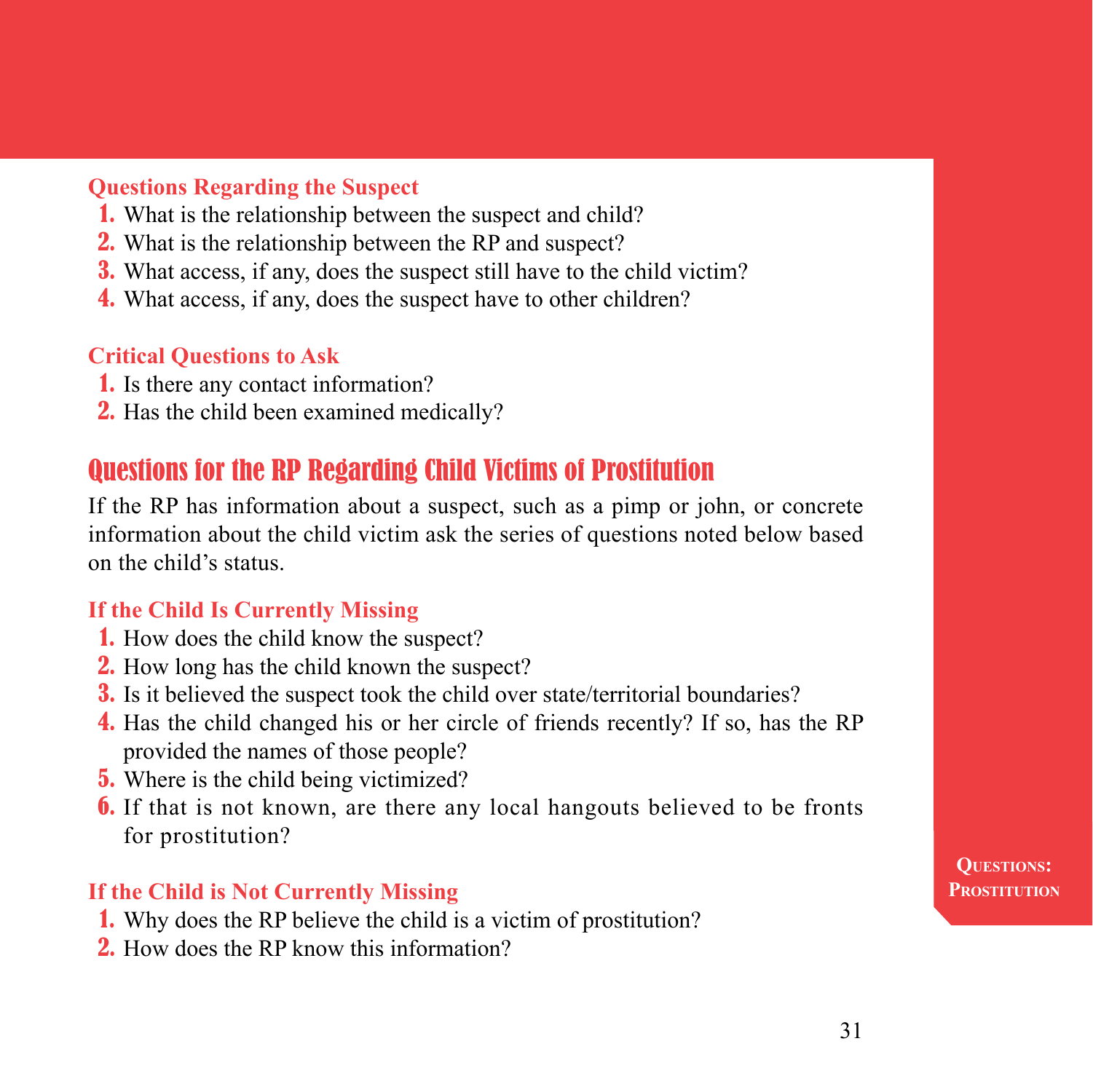- 3. Has the child been victimized in this way in the past?
- 4. How does the child know the suspect, if there is a suspect, and what length of time have they been associating?
- 5. Are there any additional children who may be currently victimized in this way? If so, has the RP provided the names of those people?
- 6. Where is the child being victimized? If that is not known, are there any local hangouts believed to be fronts for prostitution?

## Questions for the RP Regarding Online Enticement of Children for Sexual Acts

#### **If the Case Involves a Child and Suspect**

- 1. What is the suspect's e-mail address?
- 2. What is the child's e-mail address?
- 3. How long have they been communicating on the Internet?
- 4. What Internet forums, chatrooms, or social-networking websites were they using to communicate?
- 5. Have their conversations been sexually explicit and/or have they discussed the possibility of the child or suspect traveling to meet in person?
- **6.** Has the child received any images from the suspect?
	- $\blacksquare$  Are they pictures of the suspect?
	- $\blacksquare$  Are they pornographic in nature?
- 7. Does the RP have any logged conversations or saved e-mails?
- 8. Have the child and suspect communicated over the telephone?
- 9. Has the suspect or child sent anything to one another through the U.S. Postal Service<sup>®</sup> or other delivery services?
- 10. Does the RP believe the child will run away or meet the suspect in person?

**Questions: Online ENTICEMENT**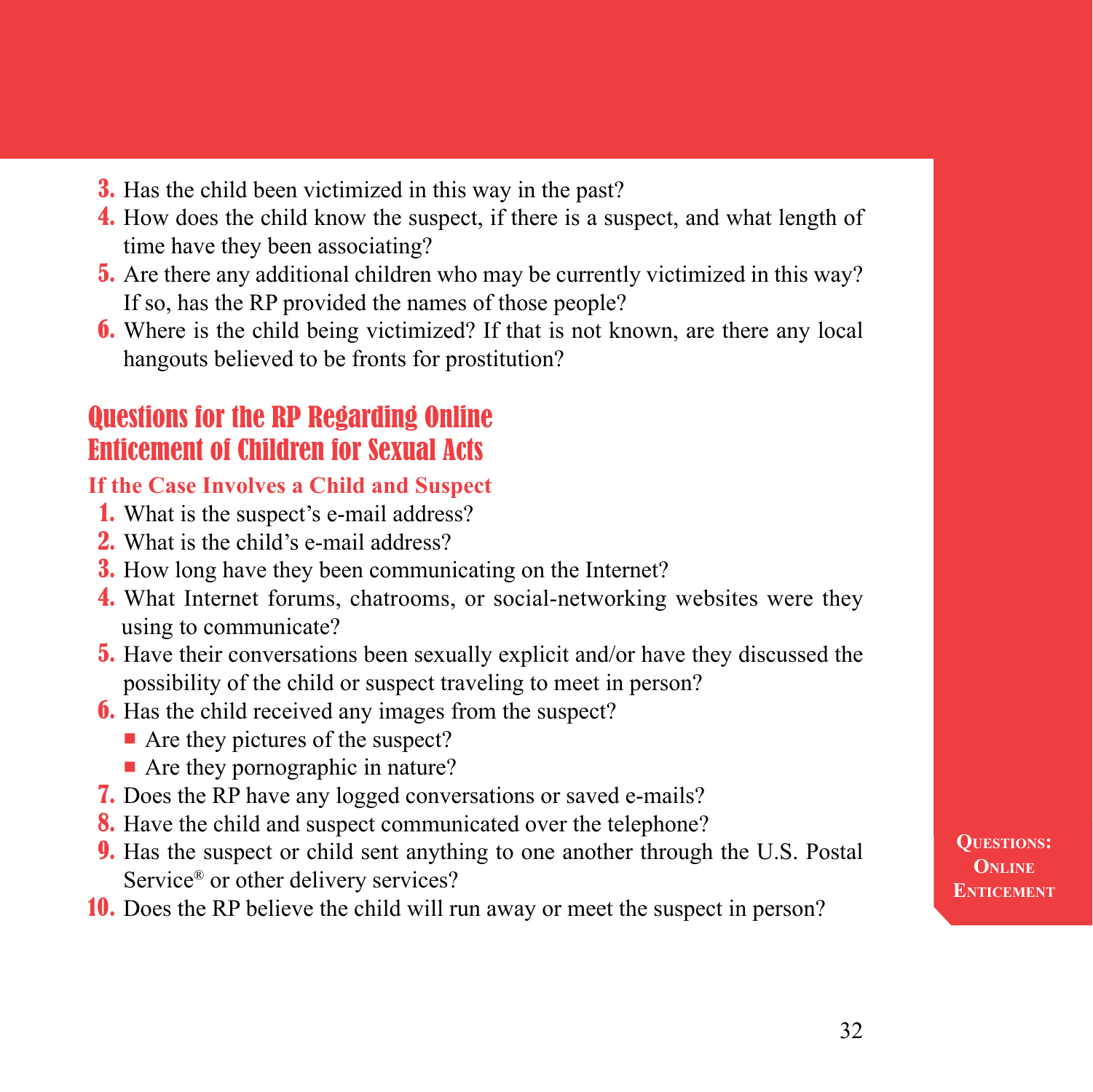#### **If the Case Exclusively Involves a Known Suspect**

- 1. Why is the RP reporting the suspect?
- 2. What is the suspect's e-mail address, screenname, or handle?
- 3. What was the time and date of the incident?
- 4. What Internet forums, chatrooms, or social-networking websites was the suspect using?
- 5. Was the suspect being sexually explicit in his or her communications?
- **6.** Does the RP have any logged conversations or saved e-mails?

#### **If the Case Exclusively Involves a Child**

- 1. How was the child victimized?
- 2. What is the child's e-mail address, screenname, or handle?
- 3. What was the time and date of the incident?
- 4. What Internet forums, chatrooms, or social-networking websites was the child using?

#### **If the Child May Be Missing With an Adult Internet Companion**

- 1. What is the suspect's e-mail address?
- 2. What is the child's e-mail address?
- 3. How long have they been communicating on the Internet?
- 4. What Internet forums or chatrooms were they using to communicate?
- 5. Did the child meet the suspect on a social-networking website?
	- n A social-networking website is an online community where people from all over the world can meet and share common interests. There are several hundred social-networking websites. Most of them are free to join and allow users to set up their own personalized profile or blog. Often, users will list their location, age, gender, and interests. Many social-networking websites also allow users to post pictures, make comments on other people's profiles or blogs, and search for other users.
	- $\blacksquare$  Well-known, social-networking websites include Facebook, Hi5, MySpace<sup>®</sup>, Twitter, and Xanga®.

**Questions: Online ENTICEMENT**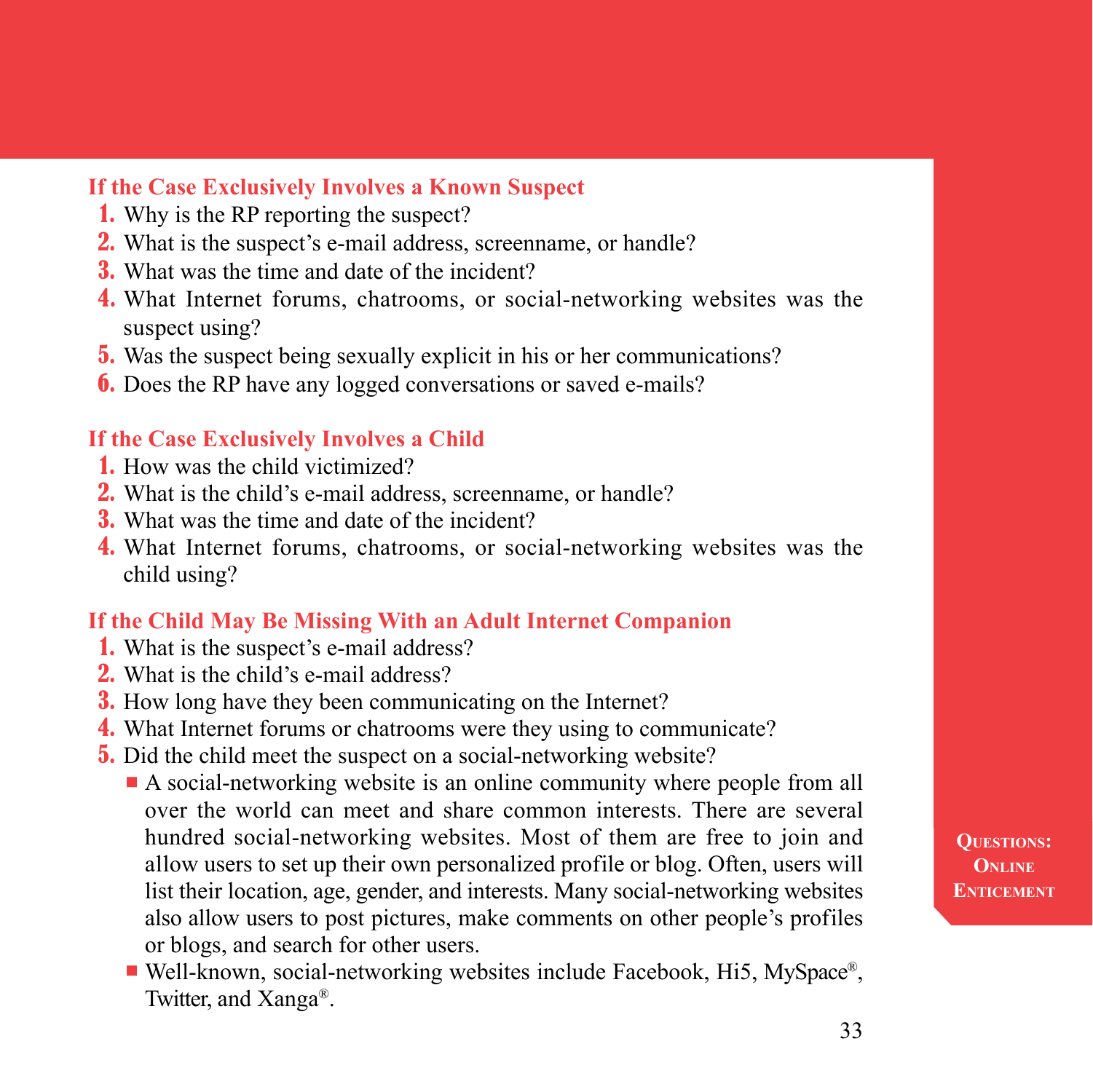- 6. Have their conversations been sexually explicit and/or have they discussed the possibility of the child or suspect traveling to meet in person?
- 7. Has the child received any images from the suspect?
	- $\blacksquare$  Are they pictures of the suspect?
	- $\blacksquare$  Are they pornographic in nature?
- 8. Does the RP have any logged conversations or saved e-mails?
- **9.** Have the child and suspect communicated over the telephone?
- 10. Have the suspect or child sent anything to one another through the U.S. Postal Service or other delivery services?

## Additional Resource Information Regarding Online Enticement

#### **Internet Crimes Against Children (ICAC) Task Forces**

The U.S. Department of Justice currently provides funding for more than 60 ICAC Task Forces across the United States. They serve as an excellent resource for assistance when investigating Internet-related crimes committed against children. Visit www.icactraining.org to locate the Task Force serving your area.

#### **Electronic Service Providers**

Electronic Service Providers (ESP) are required to report apparent child pornography to the CyberTipline in accordance with Title 18 U.S.C. 2258A. Whoever provides an electronic communication service or a remote computing service to the public through a facility or means of interstate or foreign commerce is required to report. NCMEC created a secure CyberTipline specifically for ESPs. This secure website requires the ESP to register in order to obtain a username and password. Once registered an ESP may begin to report apparent child pornography to the secure CyberTipline. Only registered ESPs have the ability to upload images of apparent child pornography to the report. Only registered ESPs are given a receipt for complying with Title 18 U.S.C. 2258A when they submit a report using the secure mechanism.

**Questions: Online ENTICEMENT**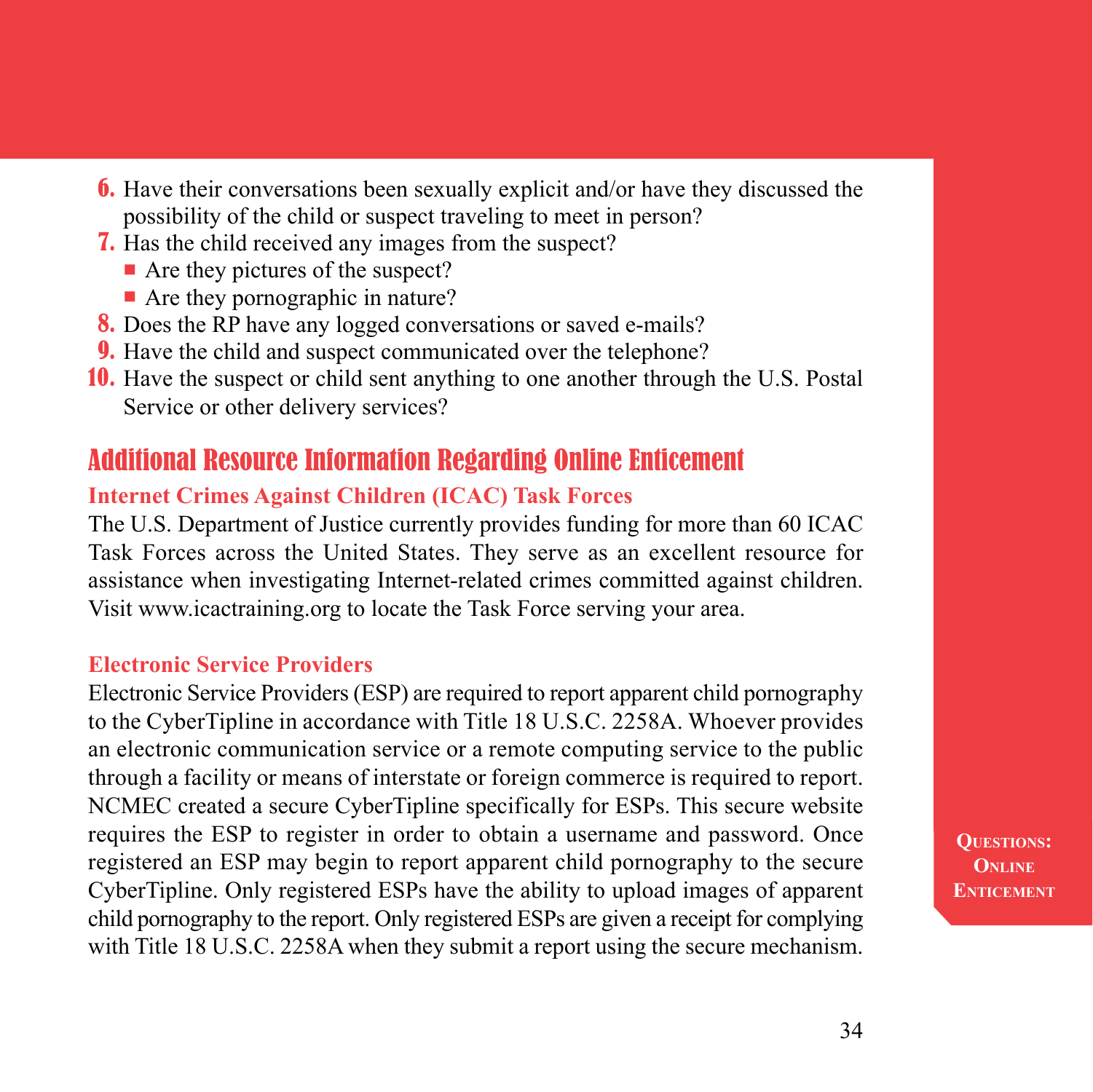## **Local Resources**

**Local Resources**